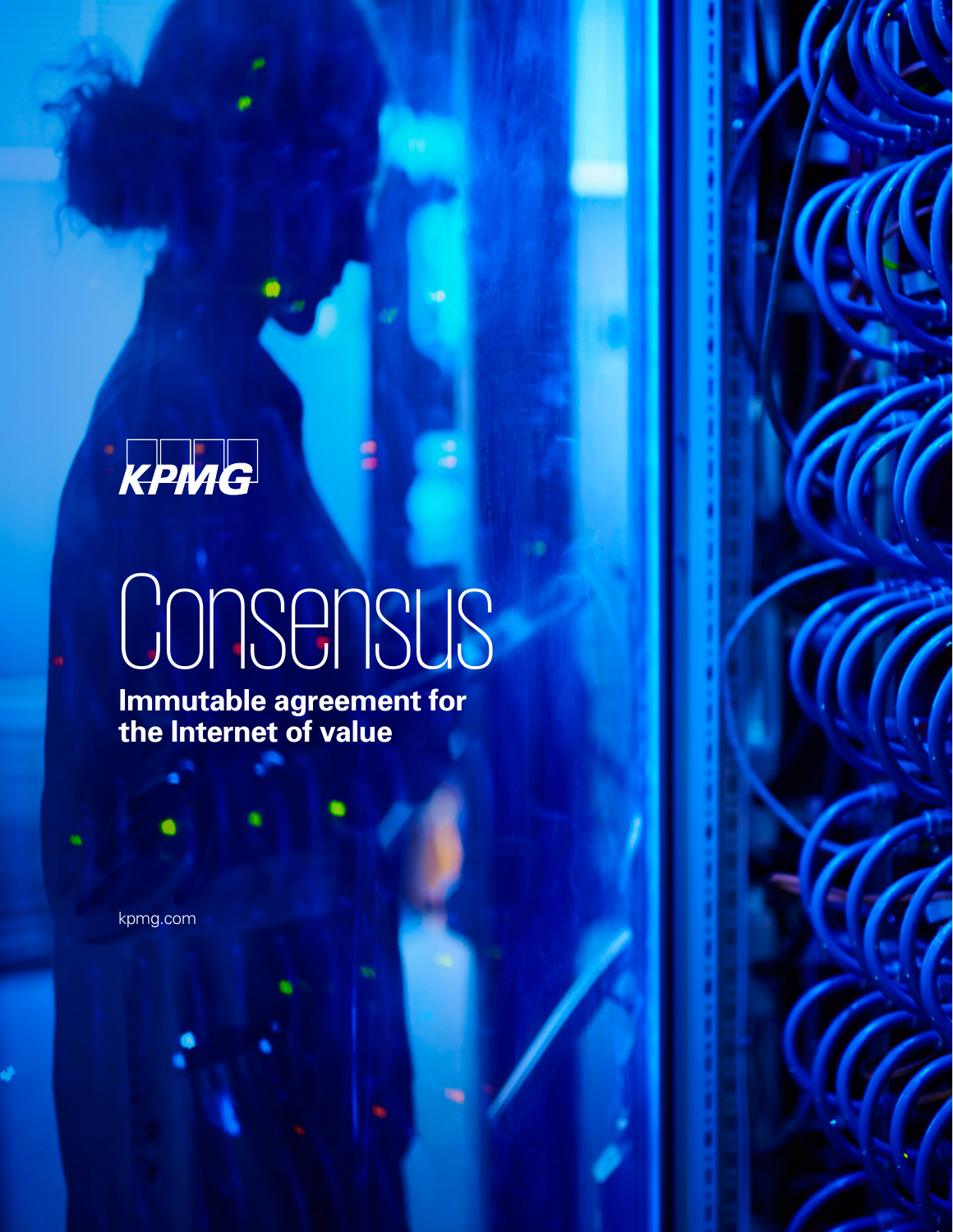### About the authors



#### **Sigrid Seibold**

Principal, Advisory Capital Markets, KPMG LLP

Sigrid looks back at 25 years of working in the banking and capital markets industry. She primarily focuses on

the major investment banks, leveraging her areas of specialization, such as data management and digital technologies, including financial and blockchain. As a respected industry thought leader, she has published a variety of white papers covering a variety of capital markets topics, including the use of blockchain for investment banks, as well as articles in major newspapers, such as the *Wall Street Journal*.



#### **George Samman**

Blockchain Consultant and Adviser

George is a blockchain consultant/adviser and entrepreneur in residence at Startupbootcamp

for blockchain and bitcoin. He also writes a blog on blockchain technology and use cases at SAMMANTICS. He has co-founded and worked for various startups in the bitcoin and blockchain space since 2013. He is also a contributing writer for various blockchain publications. He was a Senior portfolio manager and market strategist with a Wall Street firm, and a technical analyst. He holds the designation chartered market technician (CMT).

#### **Contents**

- 1 Seizing opportunity Blockchain and beyond
- 2 The basics behind blockchain
- 3 Consensus
- 10 Key observations
- 14 Is blockchain right for your organization
- 15 Maneuvering the road ahead
- 17 Appendix 1: Key terminology
- 19 Appendix 2: Consensus mechanism valuation questionnaire
- 24 Appendix 3: Questionnaire response set
- 25 Acknowledgments

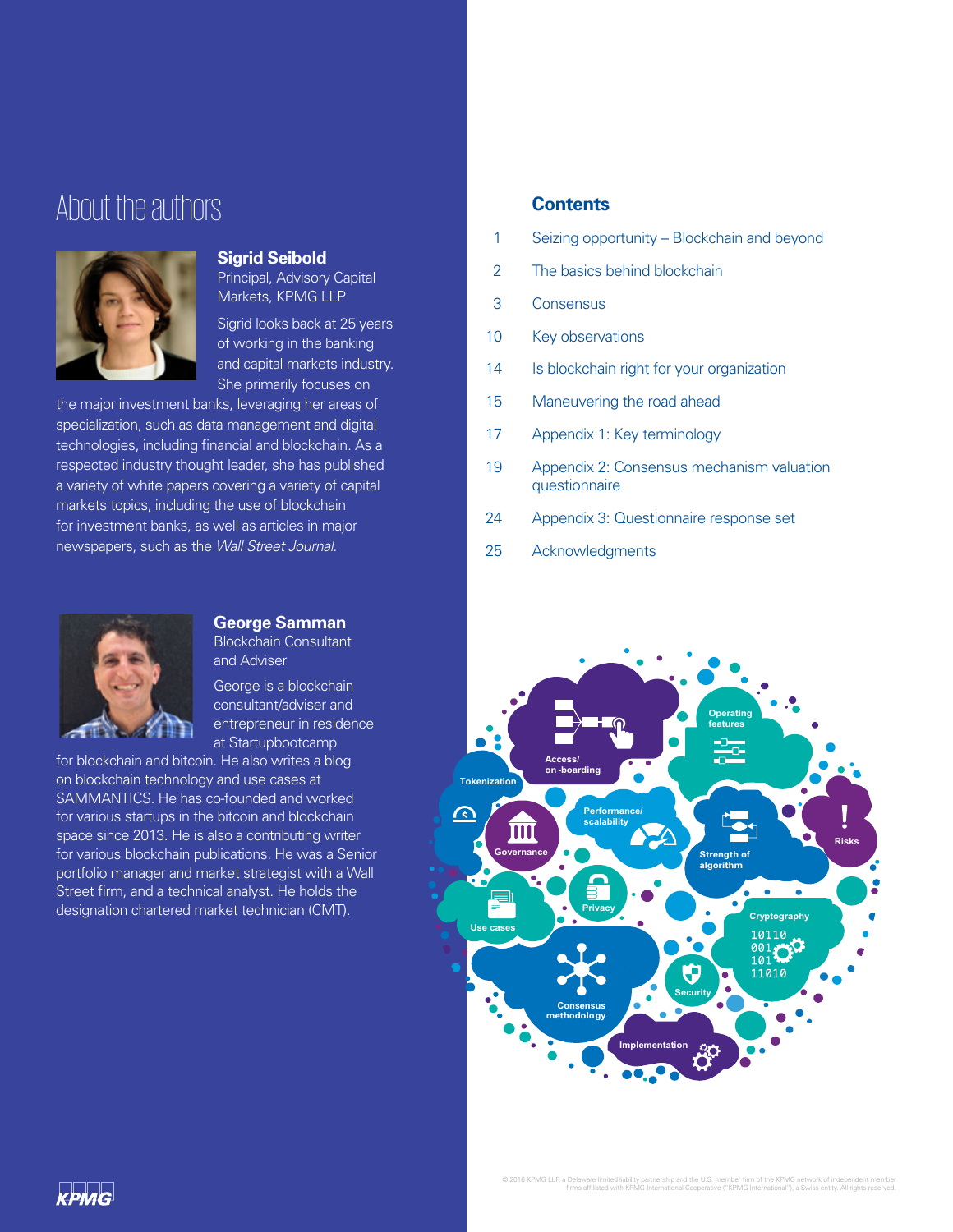## Seizing opportunity – blockchain and beyond

**Back in early 2009, the high-profile journey of the first Bitcoin overshadowed the ingenuity of its underlying technology, the blockchain protocol. These days, how Bitcoin overshadowed the ingenuity of its underlying technology, the blockchain protocol. These days, however, blockchain is garnering its own share of headlines. Inspired by the original blockchain protocol, a variety of new consensus mechanisms and new types of distributed ledger technologies are continuing to emerge. As innovation accelerates, proponents are eagerly seeking solutions that may work within the current regulatory confines of financial services and other industries.** 

As a result, more and more financial services companies and venture capital (VC) firms are looking closely at blockchains and other distributed ledgers, and with good reason. Ideally, this technology has the potential to execute transactions in discreet, efficient, and highly cost-effective new ways than the existing centralized network in financial services. In addition, entrepreneurs and companies, including some of the world's biggest banks and technology firms, are investing massive amounts of money, talent, and resources to explore and develop this technology for a wide range of potential applications.

This paper aims to provide an overview<sup>1</sup> of how these technologies, specifically their underlying consensus mechanisms, have evolved over time. The consensus mechanism provides the technical infrastructure layer for blockchains. This makes it one of the most critical components when assessing real-world use cases. It is based on our own research as well as the results of interviews with more than 20 creators and corporate users of blockchains and other distributed ledgers. We'll review how various distributed ledger consensus mechanisms continue to evolve and are currently being tested and, in some cases, implemented.

Despite being highly regulated, the financial services industry (including the rigorously scrutinized capital markets sector) foresees real potential promise in distributed ledger technology. Therefore, financial services decision makers need to stay on top of the evolving consensus mechanism landscape. We hope this paper provides them with the relevant questions to ask when deciding on whether this technology is right for them, and if so, what kind, and how it might best be implemented.

In our opinion, blockchain and distributed ledger technology hold significant potential within financial services as a secure and efficient decentralized instruments of trust between counterparties. We believe it's an opportune time to think through how distributed ledger technologies can be effectively and efficiently used to overcome the previous challenges with the public blockchain called Bitcoin. The following pages explore its past journey, present states and broad potential opportunities for the future.

## The terms

**Blockchain, distributed ledgers, and consensus mechanisms are sometimes used interchangeably. For purposes of this paper, we use the following definitions:**

**Blockchain:** A type of distributed ledger database that maintains a continuously growing list of transaction records ordered into blocks with various protections against tampering and revision.

**Distributed ledger:** A digital record of ownership that differs from traditional database technology, since there is no central administrator or central data storage; instead, the ledger is replicated among many different nodes in a peerto-peer network, and each transaction is uniquely signed with a private key.

**Consensus mechanism:** A method of authenticating and validating a value or transaction on a Blockchain or a distributed ledger without the need to trust or rely on a central authority. Consensus mechanisms are central to the functioning of any blockchain or distributed ledger.

**Nodes:** Members or systems of a consensus network or a server that holds a replicated copy of the ledger and can have varying roles: to issue, verify, receive, inform, etc. For all intents and purposes, a node can be a virtual machine (VM) instance.

1. This overview is partly based on the authors' own research as well as the results of a questionnaire sent to more than 20 creators and corporate users of blockchains and other consensus mechanisms. The questionnaire, along with answers from companies that didn't request anonymity, are in an appendix at the end of this paper.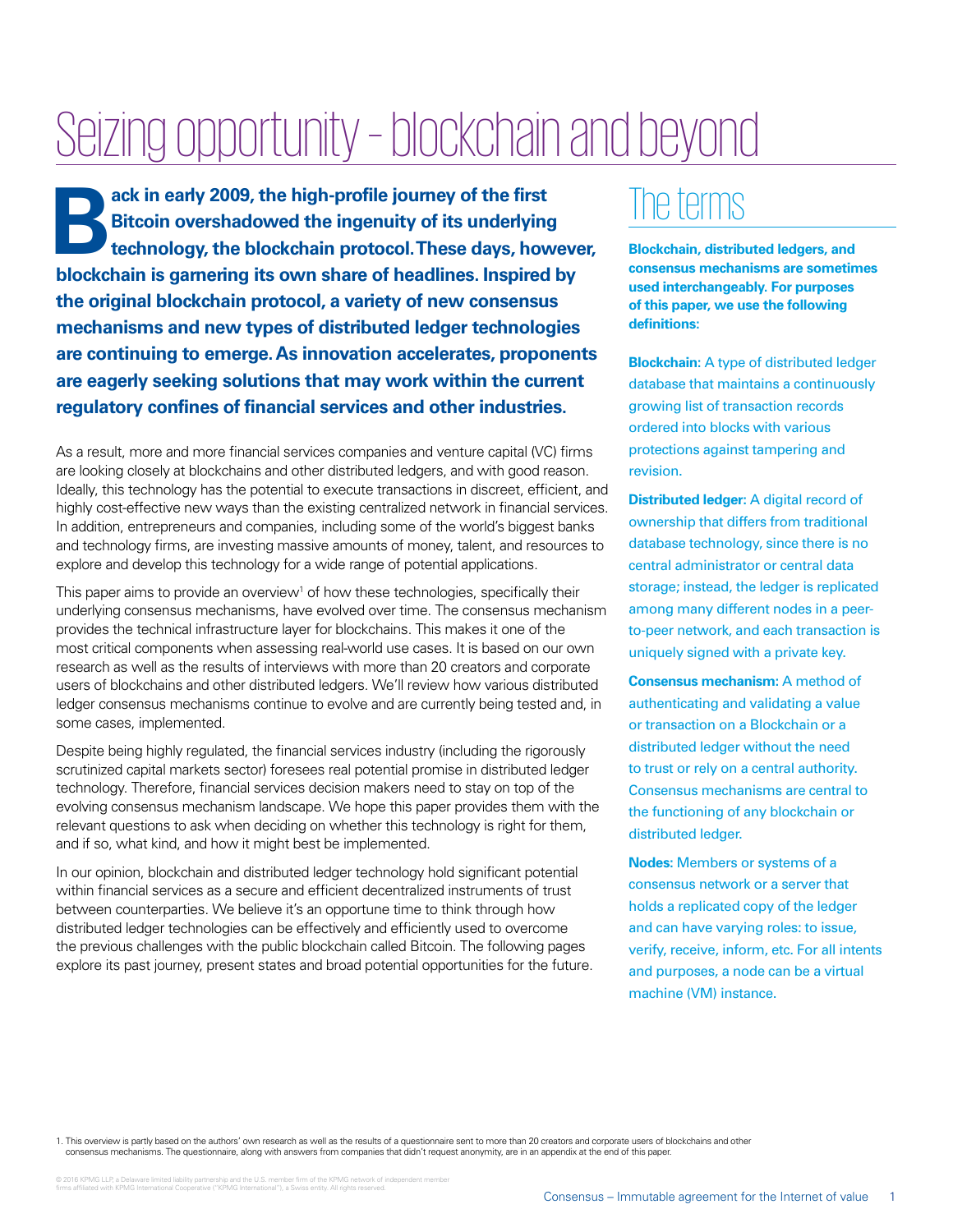## The basics behind blockchain

Blockchains are a specific type of a distributed ledger and a way of ordering and verifying transactions into blocks with various protections against tampering and revision. A network of computers maintains and validates a record of consensus of those transactions via a cryptographic audit trail. A distributed ledger means that no single centralized authority, like a clearinghouse, verifies and executes transactions. Instead, participants have computers that serve as "nodes" within the network.

Some or all of these nodes verify and, if appropriate, execute proposed transactions according to an agreed-upon algorithm called the consensus mechanism. The transactions are then encrypted and stored in linked blocks on the nodes, creating an audit trail.

There's no need for a middleman between the parties in a transaction. There's also no need for trust from one peer to the next, since the technology, running on the participants' nodes, provides all the confidence needed. If a blockchain is wellimplemented, the resulting advantages include speed, privacy, reliability, and much lower costs.

At the heart of a blockchain is consensus among the participants (refer to steps three and four in **Figure 1.** ) Consensus is key, because without a central authority, the participants have to agree on the rules and how to apply them; using these rules, they have to agree to accept and record a proposed transaction.

#### **Figure 1: What exactly are blockchains?**

Blockchains are a way of ordering and verifying transactions in a distributed ledger, where a network of computers maintains and validates a record of consensus of those transactions with a cryptographic audit trail.

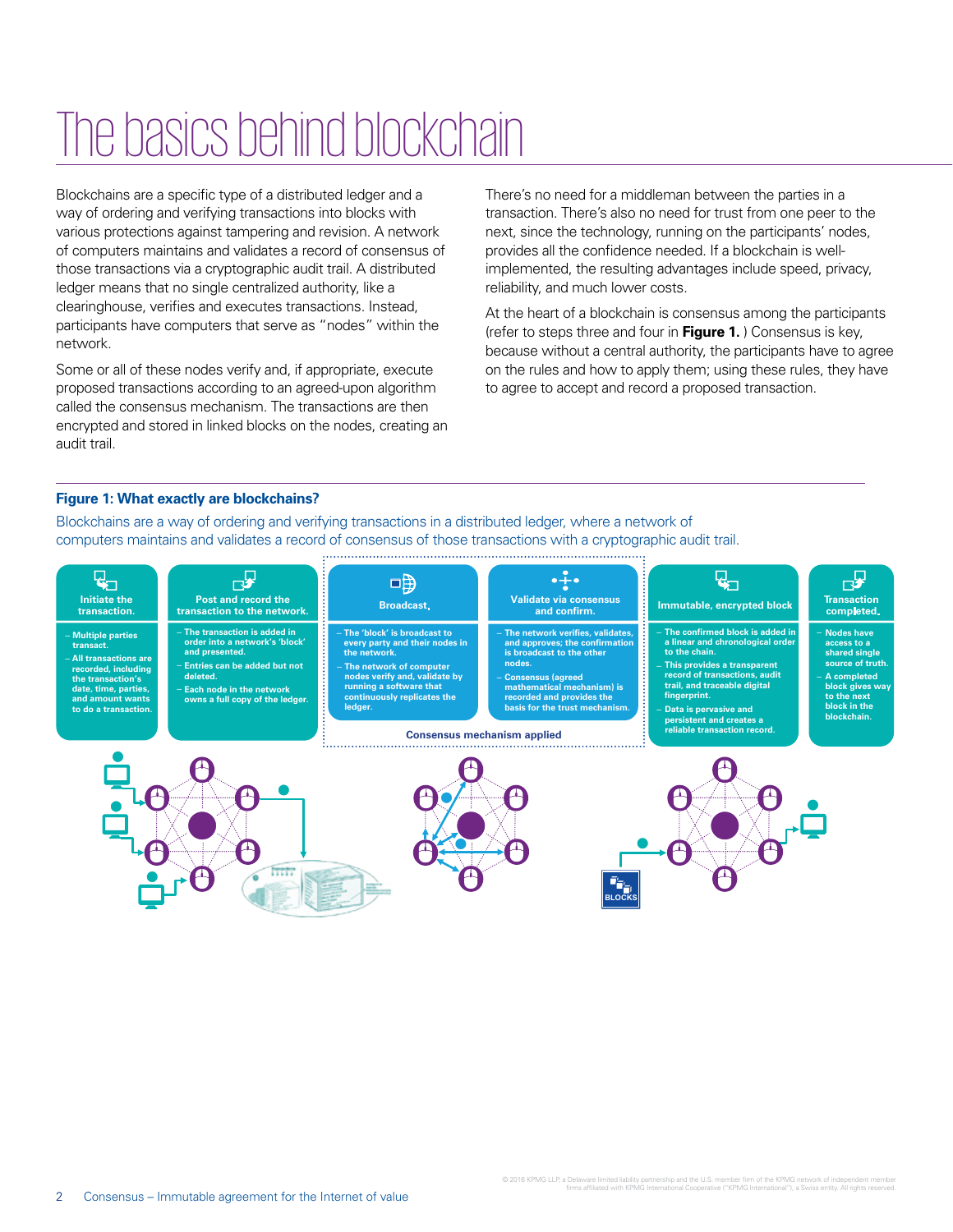As highlighted in Figure 1, the transaction, once created and posted to the network, is signed with the signature of the transaction's initiator, which indicates the authorization to spend the money, create the contract, or pass on the data parameters associated with the transactions. If the transaction is signed, it is valid and contains all the information needed to be executed.

The transaction is sent to a node connected to the blockchain network, which knows how to validate the transaction based on predefined criteria. Invalid transactions are discarded, while valid transactions are propagated to another three or four other connected nodes, which will further validate the transactions and send them to their peers until a transaction reaches every node in the network. This flooding approach guarantees a valid transaction will reach the whole network within a few seconds. The senders do not need to trust the nodes they use to broadcast the transactions, as long as they use more than one to ensure that the transaction propagates. The recipients do not need to trust the senders either, because the transactions are signed or contain no confidential information or credentials, such as private keys.

Once a transaction is validated and included in a block, it is then propagated to the network. Once the whole network reaches a consensus and the other nodes of the network accept the new block, it is chained into the blockchain. Once recorded on the blockchain and confirmed by sufficient subsequent blocks, the transaction becomes a permanent part of the public ledger and is accepted as valid in principle by all nodes within the blockchain network.

There are many different mechanisms that can build this consensus, and programmers and companies are constantly working on new ones. Which consensus mechanism a blockchain uses is at the core of what most defines it.

In the pages that follow, we'll look at some of the most important consensus mechanisms out there. As you will see, not all of these consensus mechanisms are blockchains. Some can also work "off-chain," as bilateral agreements, and we'll take a closer look at some of those too. Note: that there's a glossary at the end, which provides definitions for some terms that may not be familiar to a nonspecialist.

## **The basic basic blockchain consensus**

#### **Consensus. Old and new**

Certainly, building consensus is not a new concept. Consensus has been around for as long as human beings have lived together. In its most basic form, it's just a way for a diverse group to make decisions without conflict. According to Edward Shils' "The Concept of Consensus," three things are needed for a consensus:

- The common acceptance of laws, rules, and norms
- The common acceptance of institutions that apply these laws and rules
- A sense of identity or unity, so group members accept that they're equal in respect to the consensus.

Consensus began as a concept for societies, but it's now an important part of computer science too. In the last 30 years, consensus mechanisms in the computer world have gone from an abstract idea to the backbone of distributed ledger technology.

In distributed ledgers, a consensus mechanism is the way in which a majority (or, in some mechanisms, all) of network members agree on the value of a piece of data or a proposed transaction, which then updates the ledger. In other words, a consensus mechanism is a set of rules and procedures that maintains a coherent set of facts among the participating nodes.<sup>2</sup>

Consensus algorithms allow connected machines to work together as a group that can even survive if some of its members fail. This tolerance of failure is another big advantage of blockchains and distributed ledgers, which have a kind of redundancy built in.

**Consensus protocols** or consensus platforms lie at the core of distributed ledger technologies. There is a great diversity of algorithms for building consensus based on requirements like performance, scalability, consistency, data capacity, governance, security, and failure redundancy.

2 http://www.ofnumbers.com/wp-content/uploads/2015/04/Permissioned-distributed-ledgers.pdf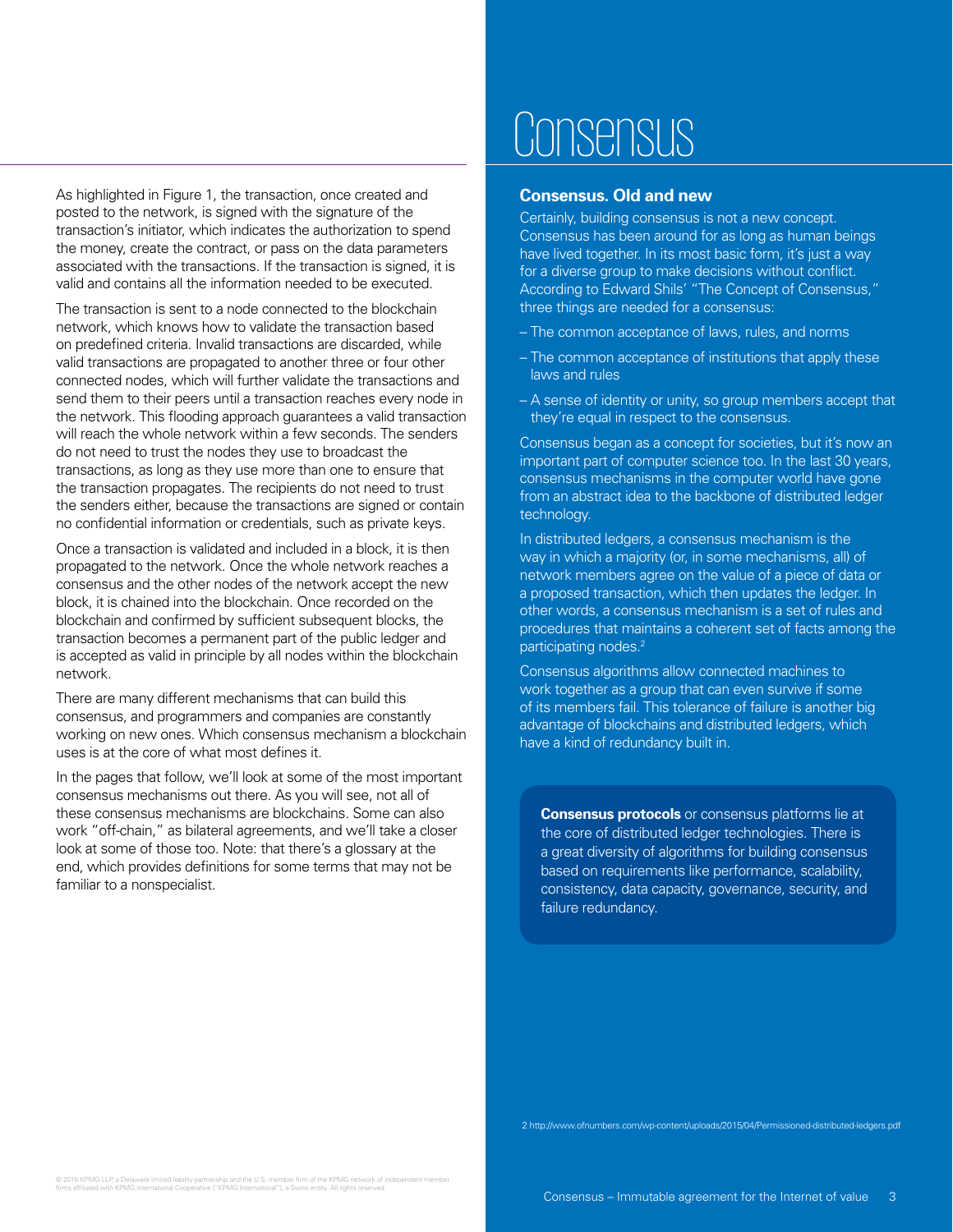### Consensus

#### **How consensus mechanisms work**

Basic parameters that define a consensus mechanism:

- **Decentralized governance:** A single central authority cannot provide transaction finality.
- **Quorum structure:** Nodes exchange messages in predefined ways, which may include stages or tiers.
- **Authentication:** This process provides means to verify the participants' identities.
- **Integrity:** It enforces the validation of the transaction integrity (e.g., mathematically through cryptography).
- **Nonrepudiation:** This provides means to verify that the supposed sender really sent the message.
- **Privacy:** It helps ensure that only the intended recipient can read the message.
- **Fault tolerance:** The network operates efficiently and quickly, even if some nodes or servers fail or are slow.
- **Performance:** It considers throughput, liveness, scalability, and latency

Within these parameters, there are significant differences between one consensus mechanism and another. We'll look at some of these differences when we describe specific

mechanisms below. A number of the parameters above are implemented through four main techniques within cryptography that use mathematical formulas to try to ensure security and privacy. These techniques include private keys, private keys, hashing functions, and hierarchical deterministic keys.

#### **Overview of consensus mechanisms and distributed ledger technologies**

**Figure 2,** provides a visual summary of the key distributed ledger technologies we are seeing in the market right now.

*Note: See appendix 1 for definitions of key terms*

The scope and description of the various consensus mechanisms can only be a snapshot in time (April/May 2016) as the landscape is evolving quickly. This paper does not aim to be a complete overview of the existing technology consensus options but is geared toward giving a fair representation of those propositions, which currently are being actively explored and discussed as technical options for building blockchains. For the sake of transparency, it also should be stated that many of these consensus mechanisms have been used before blockchain and distributed ledgers came into existence. We have not included any traditional centralized databases for our evaluation.



© 2016 KPMG LLP, a Delaware limited liability partnership and the U.S. member firm of the KPMG network of independent member<br>firms affiliated with KPMG International Cooperative ("KPMG International"), a Swiss entity. All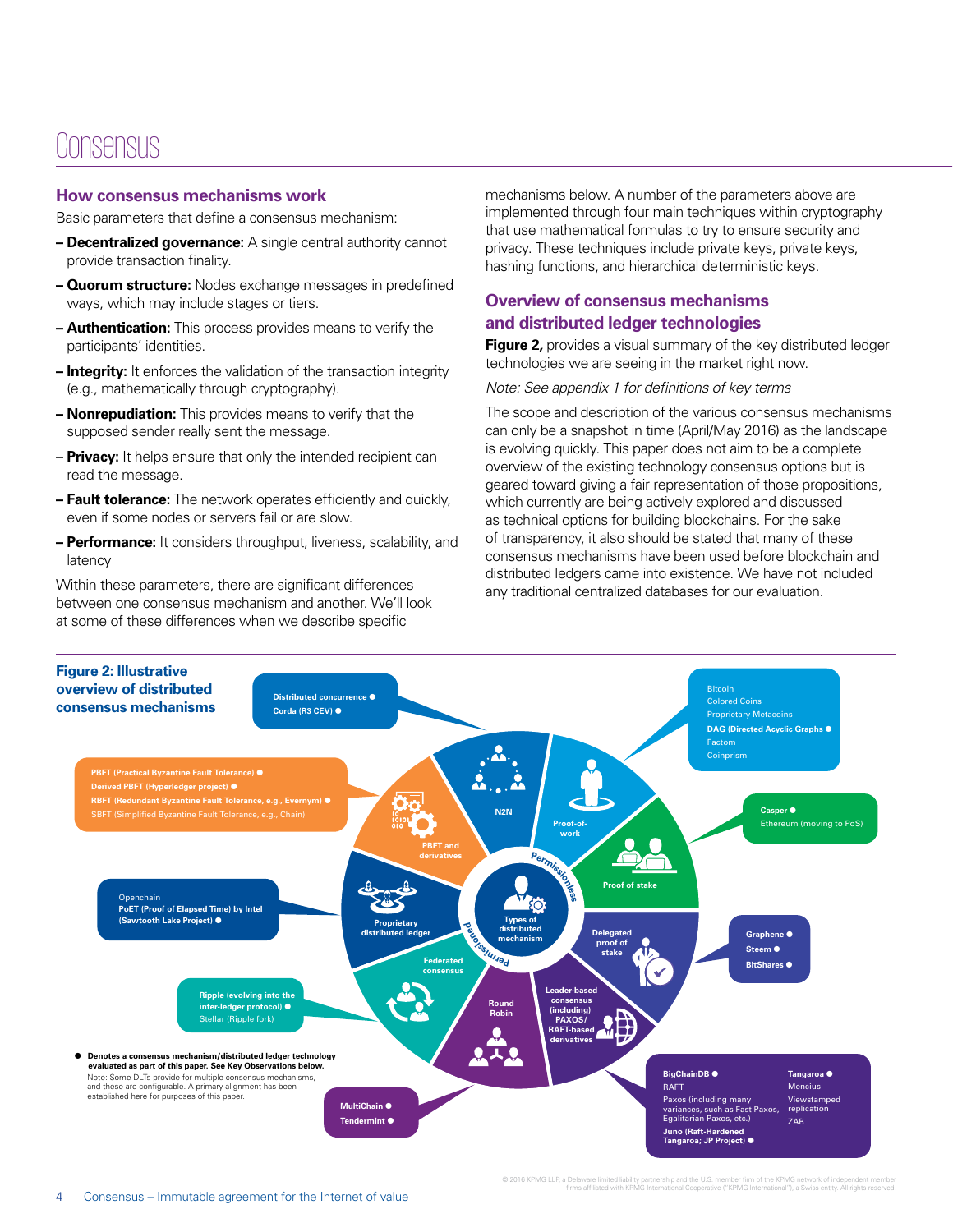#### **The Byzantine generals' problem**

The basis for modern consensus mechanisms came in 1962, when an engineer at the RAND Corporation, Paul Baran, came up with the idea for cryptographic signatures in a paper called "On Distributed Communications Networks." These digital signatures soon became a way to authenticate users when they amended data or files.

Twenty years later, a trio of scholars published a paper that outlined the problem of reliability in a decentralized system. In "The Byzantine Generals' Problem<sup>3</sup>," authors Leslie Lamport, Robert Shostak, and Marshall Pease proposed a thought experiment: Imagine that a group of generals, each commanding part of the Byzantine army, surrounds an enemy city. The generals can only communicate by messenger, but in order to conquer the city, they have to agree on a battle plan.

The problem is that one or more of the generals might be a traitor who will try to distort the messages and sabotage the plan. The question is, how many traitorous generals can the army have and still function as a unified force?

There's a direct analogy to digital currencies, the custody of assets, and the transference of values when there isn't a central authority to verify these assets and transactions. In distributed ledgers, the different participants' nodes are like generals. They have to decide on an acceptable fault level: How many transactions can be malicious (how many generals can be traitors) without the system having to refuse a transaction? This is because a certain number of failures may not damage the overall system's reliability.

In the scenario these authors described, with oral messengers connecting each pair of generals, it's possible to develop an algorithm so that the system (the Byzantine army) will be reliable if it's certain that two-thirds or more of the generals are loyal.

For distributed financial transactions on computers, the question is more complex. For a while, it seemed unsolvable.

#### **The Byzantine generals' solution – And bitcoins**

The solution came in 1999, when Miguel Castro and Barbara Liskov introduced the practical byzantine fault tolerance (PBFT) algorithm. PBFT can process an enormous number of direct peer-to-peer (or distributed) messages with minimal latency. That means that programmers can build secure and resilient private distributed networks. Since 1999, PBFT has been implemented in many ways, and it's been further developed into various technical iterations.

The first way, developed in 1999, was "proof-of-work." Proofof-work means that the system's users have to repeatedly run algorithms to validate the transactions of the system's other participants. Today, it's still the most publicly proven method to achieve consensus.

Proof-of-work systems maintain their blockchains with a decentralized peer-to-peer cryptographic protocol. They don't have any central authority, but they do assume that "honest" nodes control at least a majority of the system's computer power. (At least half the army is in the hands of loyal generals.) They're public or permission-less systems: The nodes don't need to know who the other nodes are.

Bitcoin is the best-known use of a proof-of-work system. A person or team who worked under the name Satoshi Nakamoto published the Bitcoin technology in October 2008 in a paper called "Bitcoin: A Peer-to-Peer Electronic Cash System."4 It was quickly implemented as open-source code and released in January 2009 as the now-famous digital currency. It's based on "mining": Participants' computers verify and add transactions to the public ledger and, as a reward, earn new bitcoins.

Many other methods have since followed. **Figure 3,** (on the following page) gives a visual representation of the technology's development before and after bitcoins. In the following pages, we look at some of the forks in this road.

#### **Another way of mining bitcoins**

Proof-of-stake came in 2012. The method here is to create a mechanism that punishes nodes that don't follow the consensus protocol. Participants have to bet a predefined amount of digital assets (bitcoins) on a consensus outcome. If the outcome doesn't take place, the malicious nodes lose these assets.

In proof-of-stake bitcoin systems, where mining requires the participant to "put up a stake," a participant can mine new coins (or enter new transactions) in accordance with how many coins they already have. In proof-of-work systems, mining successfully depends on actually doing the computational work.

The advantage of proof-of-stake over proof-of-work is that it requires fewer laborious computations. Since these computations are usually expensive, their reduction lowers the cost of the system and the barriers to entry.<sup>5</sup> The more coins are held in the digital wallet and the higher the degree of controlled computing power, the greater is the probability of winning a block.

5 http://bitfury.com/content/5-white-papers-research/pos-vs-pow-1.0.2.pdf

4 https://bitcoin.org/bitcoin.pdf

<sup>3</sup> LAMPORT, L., Shostak, R., and Pease, M. The Byzantine Generals Problem. ACM Transactions on Programming Languages and Systems, 4, 3 (July 1982), 382–401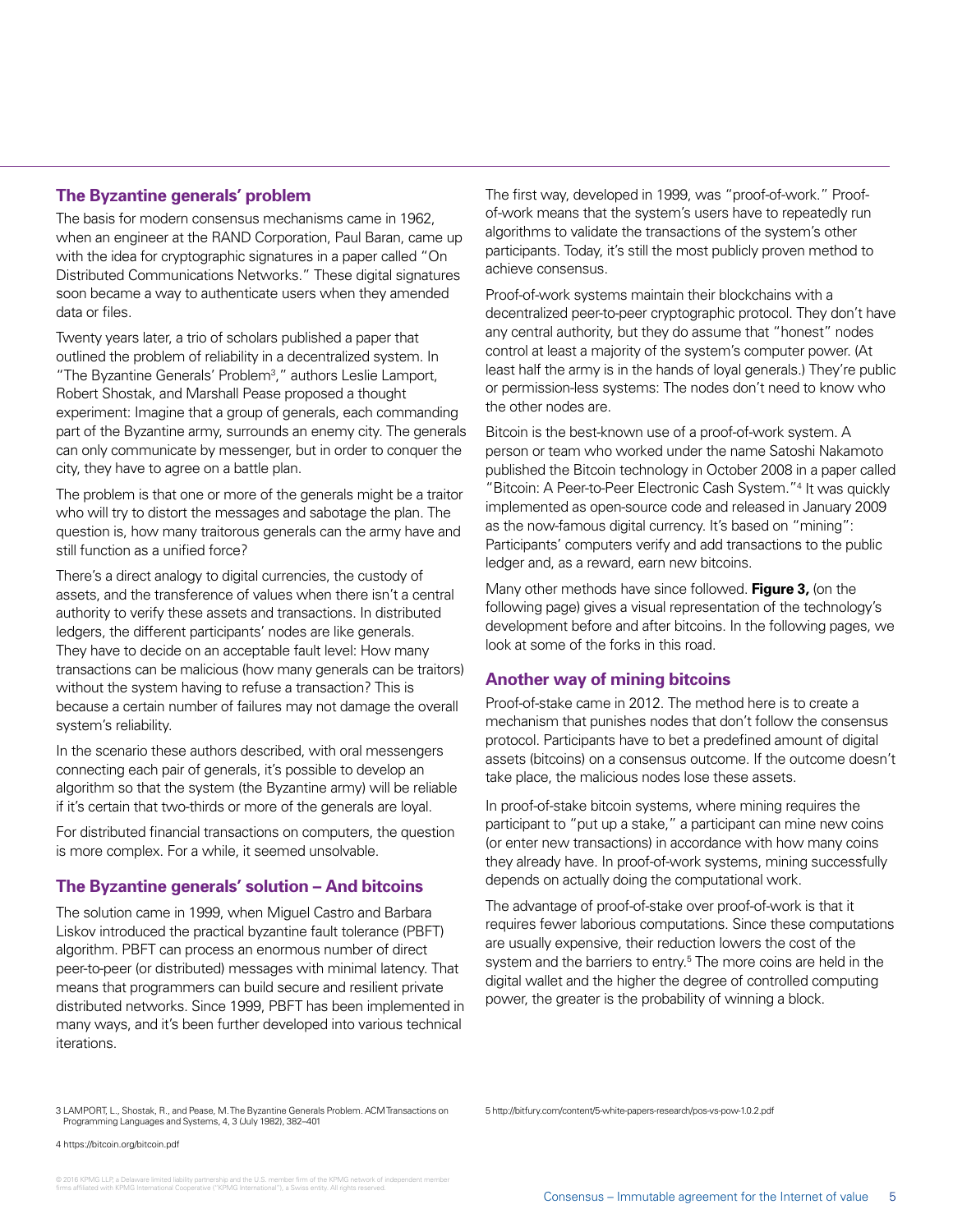

**Theoretical Papers Actual Consensus definitions (currently being implemented) Implementation attempts**

A variant system called delegated proof-of-stake (DPOS) tries to combine proof-of-stake and proof-of-work characteristics. DPOS uses a decentralized voting process through what are known as witnesses as a way to mitigate against potential network centralization.

#### **The next generation after bitcoin**

Developers have since presented new mechanisms meant to improve bitcoin. In 2014, the French entrepreneur Flavien Charlon launched Coinprism, which uses "colored coins," an open-source protocol to create digital assets on top of the bitcoin blockchain. That lets the bitcoin blockchain be used for more than just currency. Several big financial market players, including Citigroup6 and NASDAQ,7 began experimenting with colored coins in 2015.

Metacoins have also emerged–coins sitting on top of another blockchain as a "meta" layer.<sup>8</sup>

But for all the apparent potential, it soon became clear that it wasn't feasible for financial institutions, which are heavily regulated, to adopt either of these technologies for these reasons<sup>9</sup>:

6 http://www.ibtimes.co.uk/codename-citicoin-banking-giant-built-three-internal-blockchains-test-bitcointechnology-1508759

7 https://www.theguardian.com/technology/2015/may/13/nasdaq-bitcoin-blockchain

8 http://explainbitcoin.com/what-is-a-meta-coin/

9 https://static1.squarespace.com/static/55f73743e4b051cfcc0b02cf/t/564ca429e4b0a9e90a947 ba2/1447863337472/watermarked-tokens-and-pseudonymity-on-public-blockchains-swanson.pdf

- The security system inherited from bitcoin and other proofof-work-based blockchains doesn't work well for regulated financial settlements (its incentives are distorted)
- There's not enough legal finality around settlements.
- Regulatory risks remain high.

#### **Alternatives to blockchains**

The search for consensus mechanisms that are reliable for financial institutions and acceptable to regulators led developers to systems that don't depend on bitcoin and proof-of-work. Ripple, developed in 2012, was the first significant new one. Ripple's code base is based on the bitcoin blockchain but does not use proof-of-work consensus. Instead, the ripple network uses a "ripple consensus ledger" which has these features:

- Its participants and history define it, not the underlying technology.
- It relays messages with open peer-to-peer broadcasts.
- Instead of relying on mining, it uses a system of tokens called XRP as currency.
- Consensus subnetworks of collective trust called "unique node lists" (UNL) exist within the larger network, so the system is a kind of federation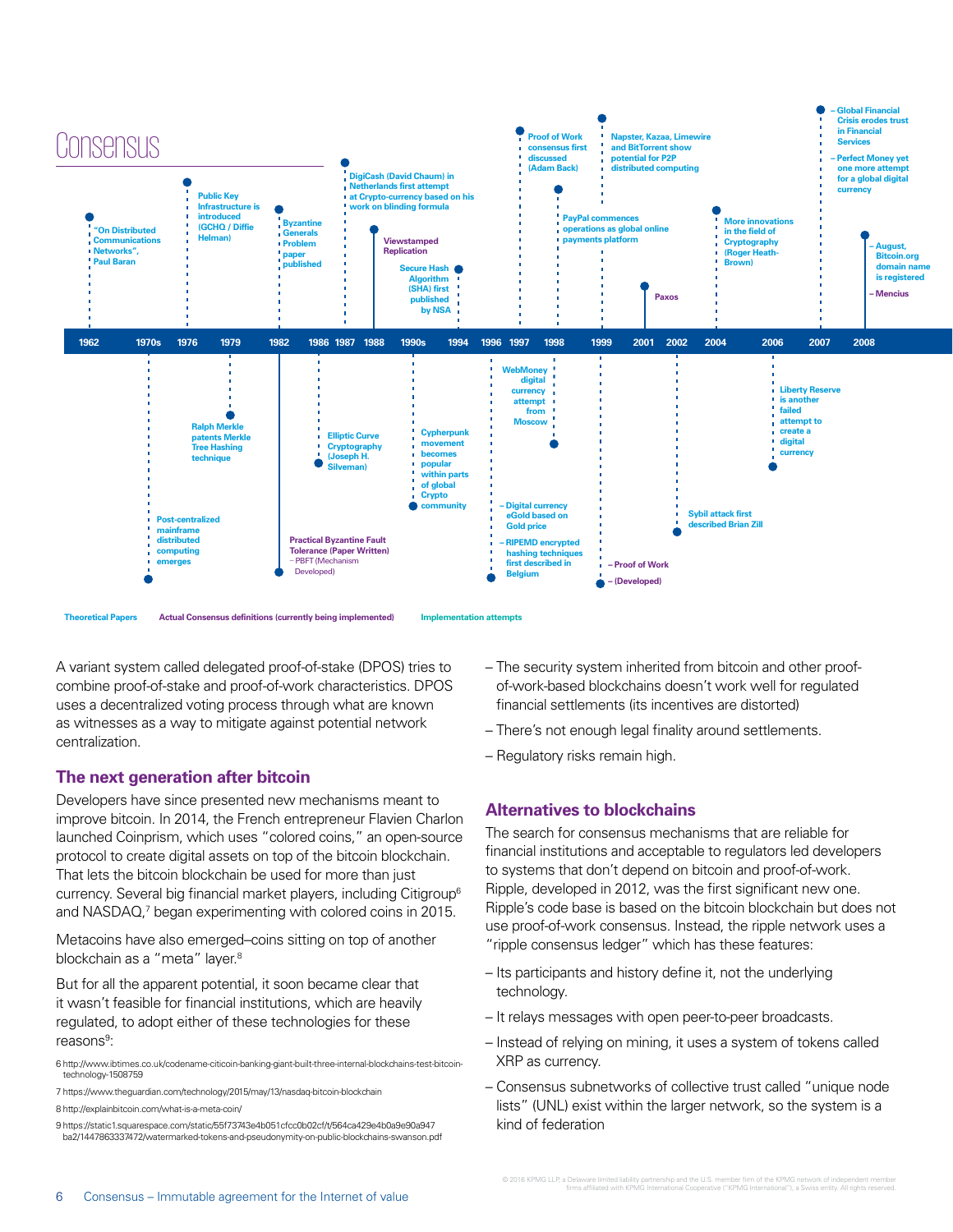

- Each participating server maintains its own UNL based on how its operator configured it
- A server can be configured either as a node that participates in validating proposed transactions or as a follower node, in which case participants just use it to submit payments or make inquiries.

Ripple's consensus mechanism requires that an 80 percent supermajority of nodes in the UNL subnetwork (not in the larger system) agree to validate a transaction.<sup>10</sup> That means transactions can take place in seconds, rather than the 10 minutes or more required in proof-of-work systems.

This was a major breakthrough on the path to distributed ledgers. Instead of mining, a native token is used primarily to throttle 'spam-like' transactions. The progression of ripple has led to the current evolvement of the Inter Ledger Protocol, which in essence provides a way to connect legacy ledgers of the past, with the distributed ledgers of the future.

Stellar followed in 2014. The stellar consensus protocol (SCP) is based on what Stellar calls a federated byzantine agreement, which uses "quorum slices": Each node chooses which other nodes to trust. The sum of all these individual choices is a system-level quorum of consensus. These slices bind the system together in much the same way that individual networks' decisions unify the Internet.

**Figure 3: Illustrative body of work before bitcoin and the history of consensus mechanisms**

#### **More consensus mechanisms emerge**

Since PBFT was developed in 1999, many other consensus mechanisms have emerged. Some consensus mechanisms utilize tokens; others have evolved to function token-less and without mining respectively. There's been a general shift from permission-less systems like bitcoin, where anonymous nodes validate transactions, to permissioned systems. Here, nodes must be legally known and identified to validate transactions. Since the nodes are known and can demonstrate their assets, there's no need for "mining" to create currency.

Where bitcoin is an open, censorship-resistant system, we have seen an evolution for certain capital markets transactions to the exact opposite of that: bilateral consensus mechanisms, node to node (N2N). The two counterparties in a transaction validate it between themselves, node-to-node, without others in the ledger involved, unless the counterparties choose to permit it. R3CEV's new ledger, Corda, has developed such a solution for its banking consortium. Corda essentially creates, with a set of rules that all participants have agreed to, an environment in which everyone has access to the same data. Each hash is then recorded so that it can't be disputed.

RAFT, which was developed and published in 2014 to improve an earlier system called Paxos, works through a transitory centralization: The nodes temporarily elect one node to be a leader. The leader is then responsible for validating transactions. A variation on RAFT called Tangaroa came the year after, meant to better protect against malicious attacks and software errors.

In 2014, Digital Asset Holdings was founded as a blockchain technology company that provides settlement and ledger services for financial assets. In March 2015, the company appointed Blythe Masters as chief executive officer and made headlines in early 2016, raising more than \$60 million in their series A funding round.

Ethereum came in July 2015 as another attempt to extend blockchain use beyond bitcoin's peer-to-peer money system. The smart contract concept of distributed data computation on distributed ledgers was introduced—an entity can represent value from tangible or financial goods in a contract and then use blockchains to distribute it. Ethereum is a step toward combining traditional financial contracts with the blockchain technology.

Eris Industries has offered a way to integrate Ethereum's tool kit with the technology stack (the various layers of software that form a computer's infrastructure.) An Ethereum VM sits at the top of the stack. Further down are different consensus mechanisms that can be swapped in and out. With this system, each organization, depending on its needs at a given time, can use one consensus mechanism or another. There is no need to use one monolithic consensus layer.

Also in 2015, Coin Sciences launched MultiChain as the first freely available off-the-shelf blockchain platform. At present, MultiChain allows the issuing and tracking of assets on a network level and includes a permissions management system to enable 10 https://ripple.com/files/ripple\_consensus\_whitepaper.pdf privacy, mining control and specific counterparties.

© 2016 KPMG LLP, a Delaware limited liability partnership and the U.S. member firm of the KPMG network of independent member<br>firms affiliated with KPMG International Cooperative ("KPMG International"), a Swiss entity. All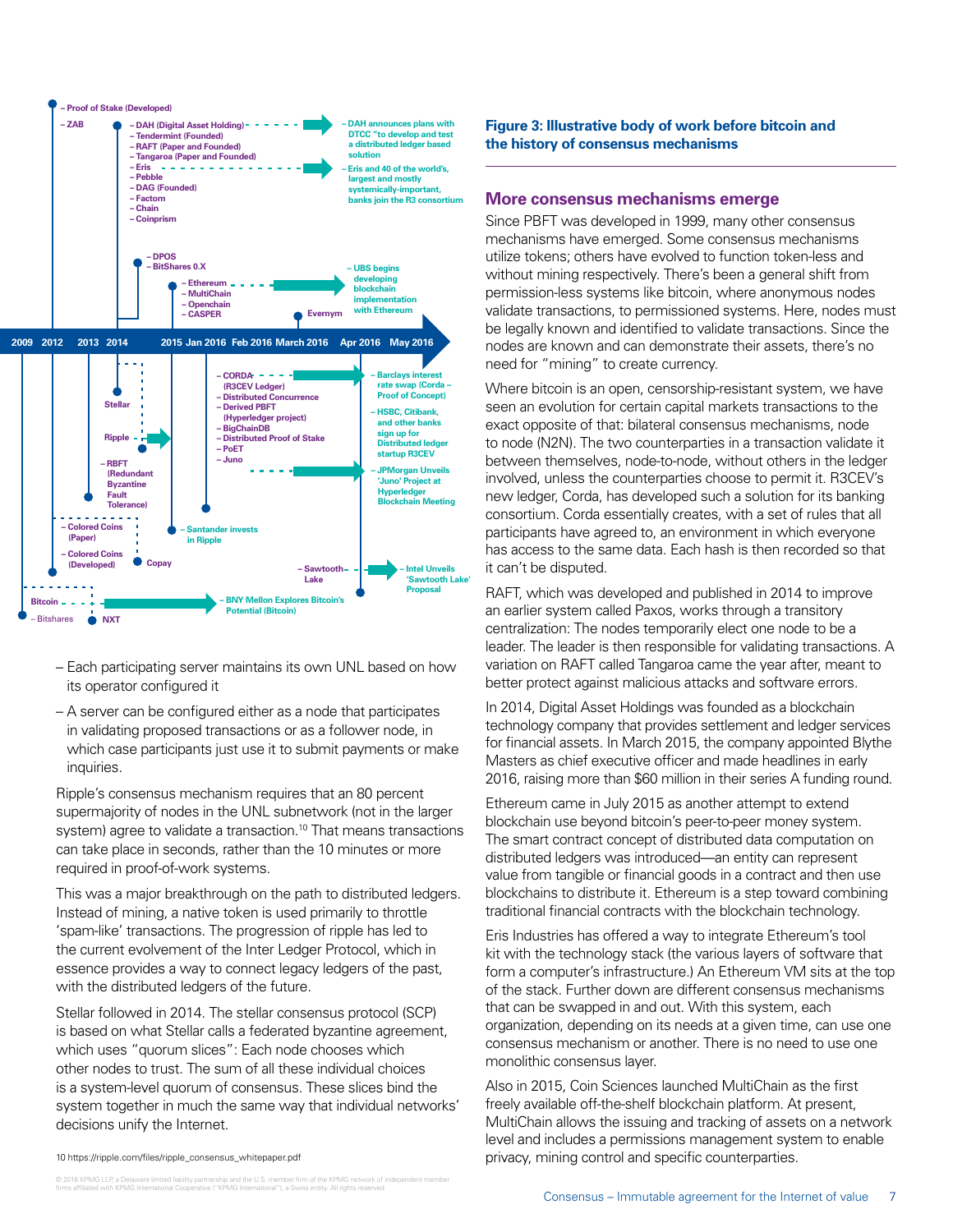### Consensus

In February 2016, the Linux Foundation's Hyperledger project introduced templates based PBFT meant to serve as foundations for blockchains. The idea is to create a cross-industry open standard and an open-source development library so that business users can build custom distributed ledger solutions. Hyperledger's templates can customize a given transaction and then record it through a private blockchain or other registries.

#### **Big companies increasing their involvement**

In March of this year, JP Morgan announced its own consensus mechanism, which it had begun working on in 2015. Its Juno12 project, like RAFT and Tangaroa (which inspired it), achieves consensus by electing a temporary leader. The client-side node then gives this leader node a command, which it distributes to the system.<sup>11,12</sup>

Also this year, Intel® released details on its Sawtooth Lake project, based on its PoET platform for distributed ledgers. Intel describes it as follows:

11 http://www.the-blockchain.com/docs/JP-Morgan-Juno-Distributed-Cryptoledger.pdf 12 http://www.coindesk.com/jpmorgan-juno-hyperledger-blockchain/

"Sawtooth Lake abstracts the core concepts of consensus, isolates consensus from transaction semantics, and provides two consensus protocols with different performance trade-offs. The first, called Proof of Elapsed Time (PoET), is a lottery protocol that builds on trusted execution environments provided by Intel's SGX to address the needs of large populations of participants. The second, Quorum Voting, is an adaptation of the ripple protocol and SCP and serves to address the needs of applications that require immediate transaction finality."<sup>13</sup>

Chinese companies are also moving forward. The ChinaLedger Alliance was announced at the start of May: 11 commodity, equity, and financial asset exchanges led by Wanxiang Blockchain Labs are working to create an open-source blockchain protocol and to set standards across the industry to ensure regulatory compliance.14

13 http://intelledger.github.io/introduction.html

14 https://bitcoinmagazine.com/articles/china-joins-the-blockchain-race-with-chinaledger-alliance-1462204569?q=&hPP=5&idx=articles&p=0&is\_v=1



#### **Figure 4: Illustrative distributed ledger technologies**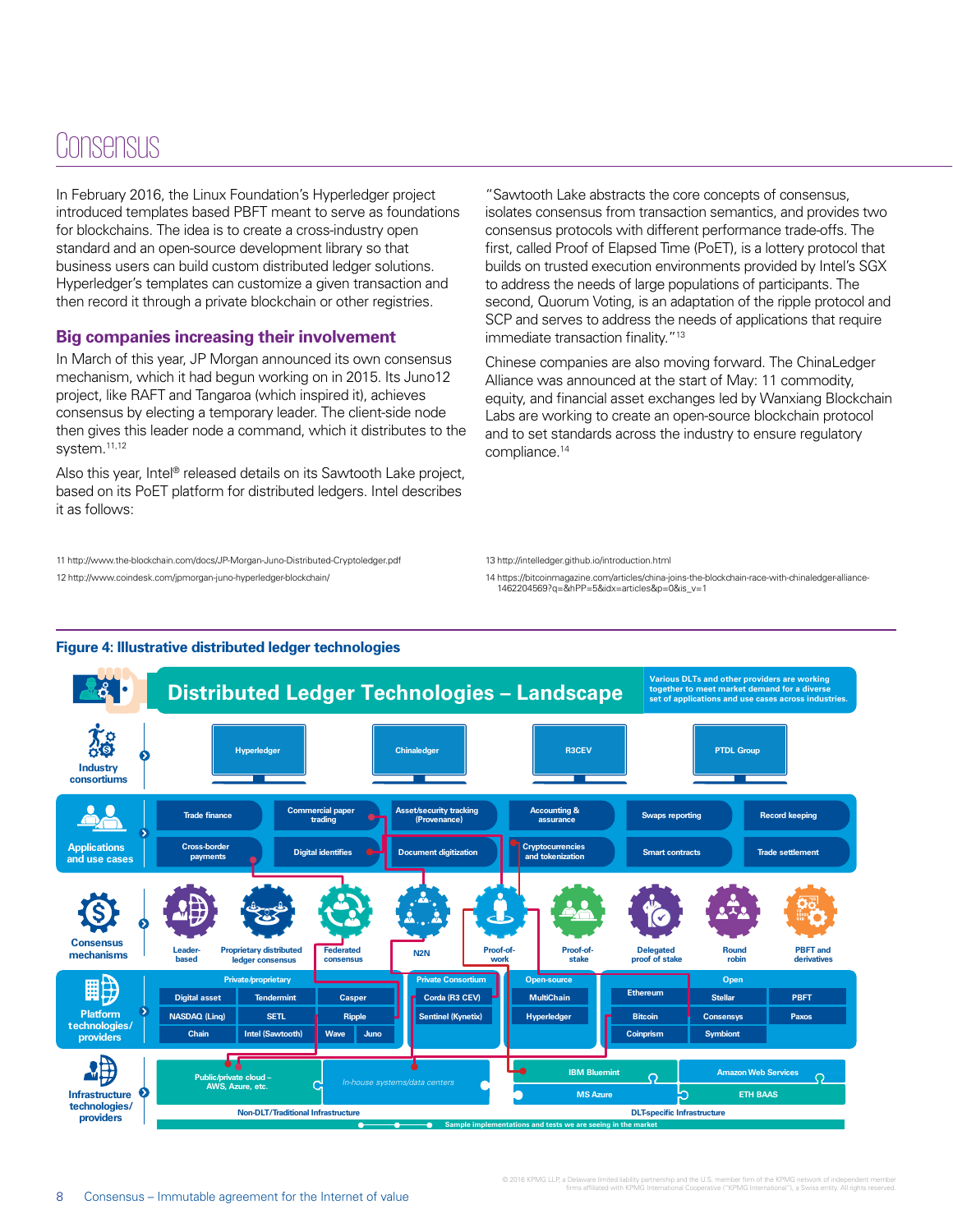Also in May, the Silicon Valley start-up chain announced<sup>15</sup> Chain Open Standard 1, which it built with the help of nine major banks and payments firms, including Capital One and Citigroup.16 Open Standard 1 is an open-source technology, available to any financial companies that want to run high-scale financial applications on permissioned blockchain networks.

Chain claims that Open Standard 1 can finalize high volumes of transactions in less than a second. It also says the technology can encrypt data and then provide selective access to counterparties and regulators. It provides a smart contract framework that supports simple rule enforcement and key-value storage.

All these developments from different companies may soon add up to a digital ledger ecosystem. Some providers, including start-ups, will offer platforms developed for specific uses. Other providers will offer play boxes. There will be many open-standard collaboration groups. And more and more consensus mechanisms to address different and complex needs will emerge.

**Figure 4** illustrates how several different combinations of

15 http://www.americanbanker.com/news/bank-technology/with-banks-help-startup-chain-rolls-outopen-source-blockchain-1080785-1.html?utm\_content=socialflow&utm\_campaign=amerbankertw&utm\_source=twitter&utm\_medium=social

blockchains, distributed ledger technologies, and other providers are working together to meet market demand for various use cases.

**Figure 5,** gives an idea of just how far the area has come already and how quickly it's still changing.

#### **Consensus mechanisms for specific needs**

We believe that consensus mechanisms will evolve to target specific needs, whether those of a particular use case, of technical implementation possibilities, or of the regulatory environment. One example of the latter is MultiChain, whose permissions management system has seven types of permission that allow different participants to connect, send, receive, issue, mine, activate, or administer.

A node that only has permission to connect has read-only access. Another node may be able to read and write but not to validate, if it doesn't have permission to mine. There isn't much value in a node having permission to write but not to read, since it can't build transactions if it doesn't know where it's receiving assets from.

16 Capital One Financial, Citigroup, Fidelity Investments, First Data, Fiserv, Mitsubishi UFJ Financial Group, Nasdaq, State Street and Visa



#### **Figure 5: Illustrative historical comparison of consensus mechanisms**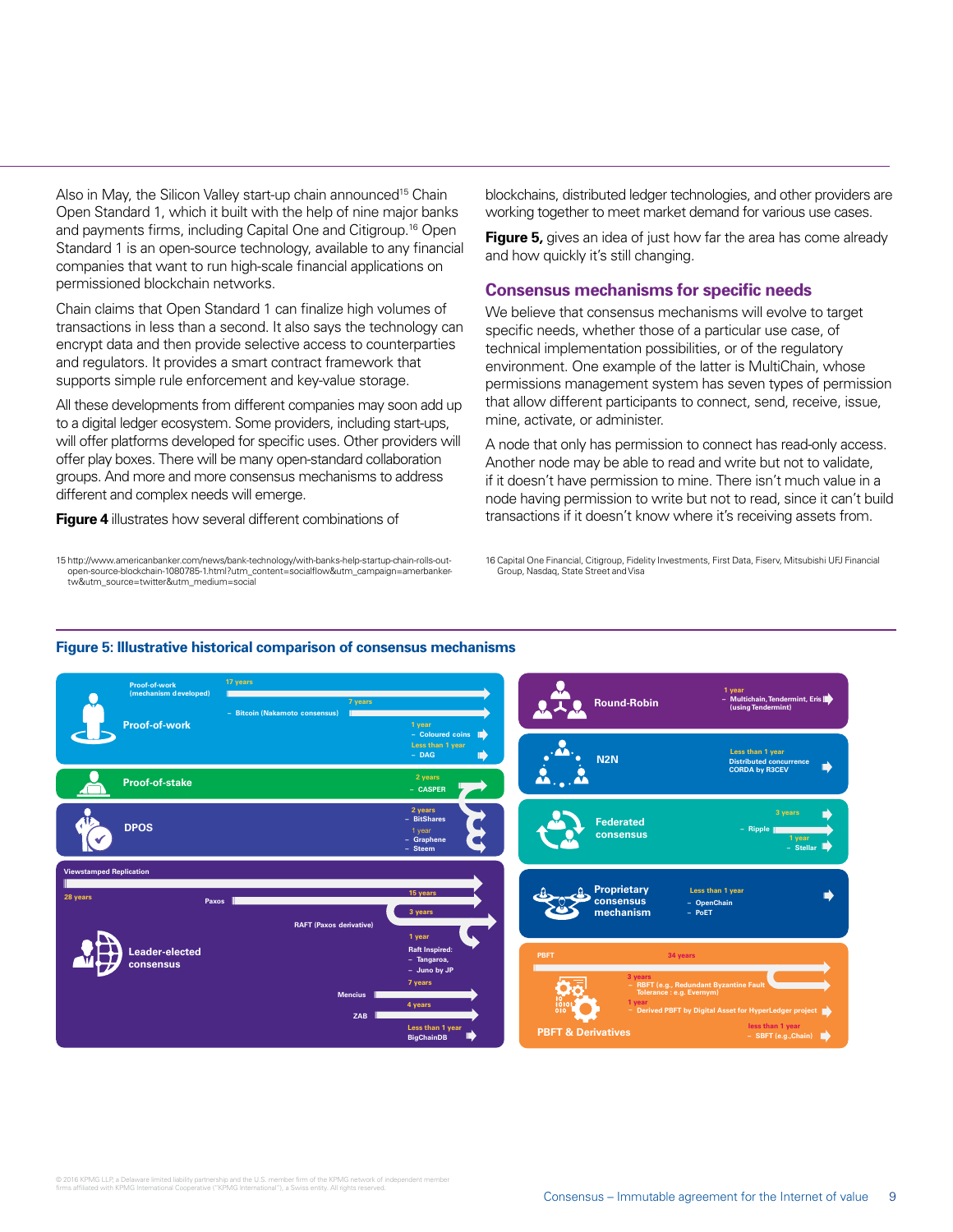## Key observations



#### **During our research for this paper, we surveyed more than 20 creators and corporate users of blockchains and other consensus mechanisms.**

**Figure 6,** provides an overview of the framework and key topics we covered to evaluate some of the most important consensus mechanisms and distributed ledger technologies we are seeing in the market currently.

Note: See Appendix 2 for a detailed questionnaire that utilizes this evaluation framework.

The following represent our key observations after assessing their responses.

#### **Overall consensus methodology**

- Permissioned DLTs are proving popular with financial services institutions as participants are determined ahead of time. Figure 2 above provides a good overview of the different types of consensus mechanisms that are being implemented or tested for various use cases.
- Consensus mechanisms require parties to validate the transaction via an N2N communication. The number of nodes required to validate a transaction varies based on the distributed ledger technology. These range from one node (e.g.,

OpenChain) to a simple majority (e.g., Juno) to a super majority (e.g., Ripple) to requiring all nodes (e.g., Casper) or can be configurable; for example, Stellar can be configured to require 51% for a trusted node network or 67 percent for untrusted.

- While all providers appear to be resistant/fault-tolerant to an extent and do not require all nodes to be online, in most cases, a percentage of nodes will need to be online to make consensus progress. The percentage is dependent on the DLT and the underlying consensus mechanisms. Some DLTs, such as Casper, can function as long as one node is online, while some DLTs require a minimum of five nodes or a predefined majority to be online. N2N DLTs are the exception, as they require all parties to the transaction to be online.
- We see the emergence of various types of nodes roles and number of nodes. For example, MultiChain's permissions management system consists of seven types of permissions; connect, send, receive, issue, mine, activate, and admin. It is possible for a node to have read-only access if it has connect permissions only. It is possible for a node to have read/write but no validation access if it does not have mining permission. There is less value in a node having write but no read access, because it cannot build transactions if it does not know where it is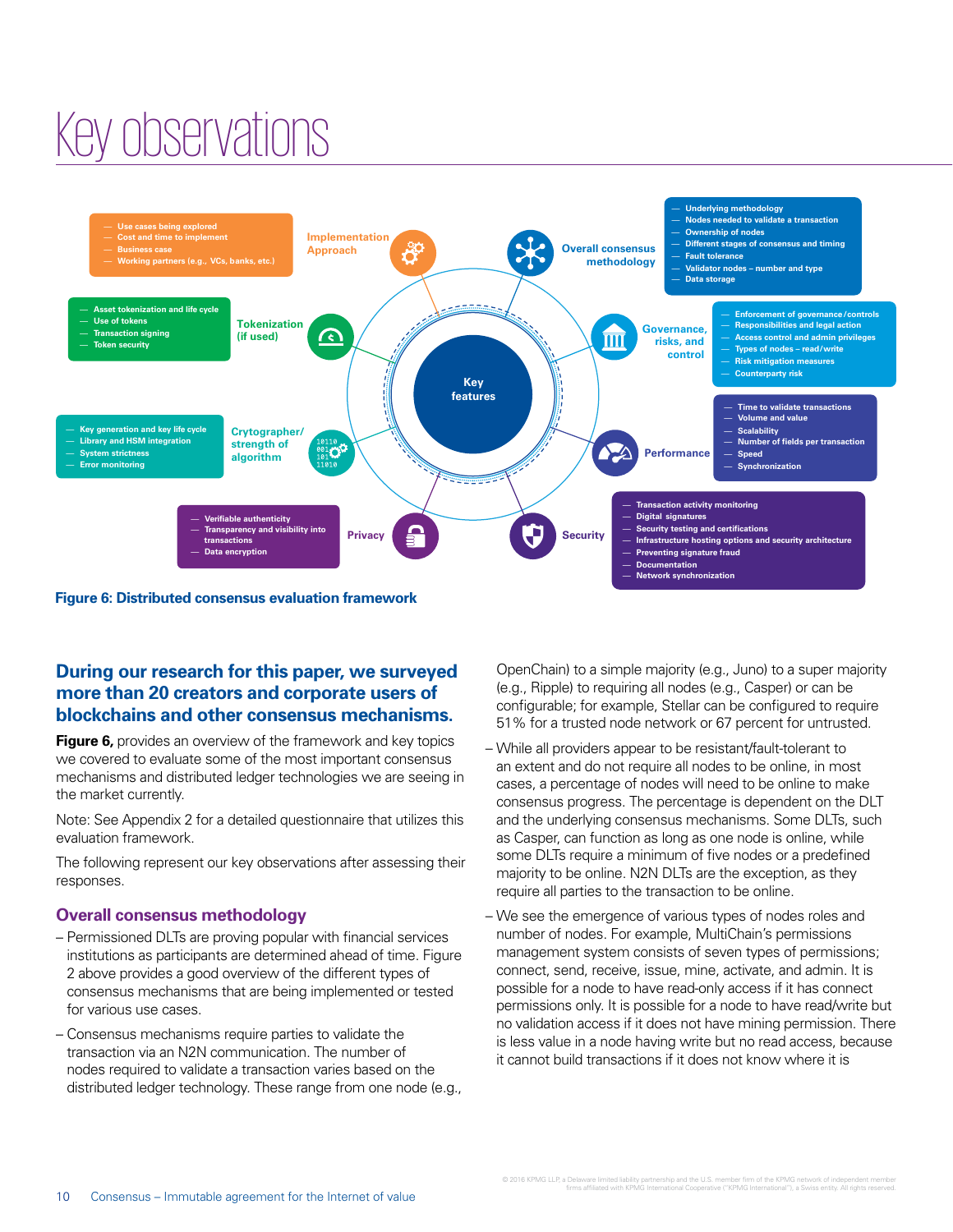receiving its assets from. Being able to change the permissions seems a logical choice for distributed ledgers.

- Permission-less ledgers such as Graphene and Bitshares 2.0, which use DPOS, utilize a key concept that echoes what MultiChain has allowed but for an open blockchain: Flexibility. In this case, flexibility of blockchain parameters, e.g., fees, number of witnesses, block interval, block rewards, etc. are all configurable by the committee, which is a separate group of elected stakeholders from the witnesses, which do not receive any rewards, but the ability to manipulate the global blockchain parameters by vote and applied in a maintenance window.
- The number of nodes involved varies based on the concept. While proof-of-work has no limitation of nodes initially competing to validate (mining), there are the other extremes being developed using only two transaction parties nodes to verify the activity (Corda).
- Most consensus mechanisms have, in general, about three validation stages, but we see a number of variations, which is particularly true for the voting process.
- Juno allows every message to be encrypted in whatever method the user prefers, and Corda is allowing for N2N data encrypted services. This allows the counterparties to transact in a private, confidential manner without revealing the content to any other parties.
- Consensus mechanisms vary in how they consider a transaction as "committed," "safe," or "live." However, generally speaking, a majority of participants are required to accept a transaction for finality.
- The definition of incentives for the participating nodes within a permissioned system depends on the financial services use case. Usually, the nodes will be extrinsically incentivized through legal contracts, operational targets, etc., between participants. Some DLTs can still be configured to use proofof-work incentives or proof-of-stake disincentives, and this is configurable.

#### **Governance, risks, and control**

- Network participants mostly own their nodes, but in the case of some DLTs, the consensus provider owns or governs the nodes (e.g., Evernym). In some instances, the providers may own a percentage of nodes, but the overall network remains open for other participants to provide nodes.
- While Ripple initially owned all validating nodes, the market sentiment within permissioned systems is shifting toward the view that nodes should be owned by participants of the network.
- The governance model varies across the various used ledger set-ups. However, external legal contracts, the use of supervision/regulatory/observer nodes, and the use of an integrated permission model are all commons examples of governance mechanisms utilized by DLTs.
- Most DLTs intend to continue to rely on the existing legal and regulatory framework for the identification of malicious actions and enforcement of legal action. In addition, some DLTs (e.g., MultiChain, Hyperledger, and Corda) are just platforms or services and are not responsible for the malicious actions of the participants.
- Several different techniques are utilized to restrict malicious activities. These techniques include blacklisting nodes, locking concurrence ledgers, protecting access control systems, disconnecting peer nodes behaving maliciously, and allowing clients to interrupt leadership (in the case of leader-based DLTs). Many of these techniques are similar to those employed in non-DLT applications.
- Public key infrastructure is utilized by most DLTs to ensure the trustworthiness of other participants. Most described consensus mechanisms are based on the underlying assumption that the keys utilized to post to the chain are secure.
- The ability to use administrator nodes was mixed based on the DLTs we reviewed. In the case of some DLTs, the use of administrator nodes was also indicated as configurable.
- The onboarding and offboarding of nodes to the (permissioned) network is handled differently by the various software solutions. Some defer the entire mandatory know your customer (KYC) and anti-money-laundering (AML) procedures back to the participants, while others consider covering various degrees of those responsibilities as part of onboarding the nodes.
- Having known actors for nodes allows for the access rights of malicious nodes to be restricted in a much more forward fashion. They can be voted off or deleted quickly.
- Counterparty risks will continue to be managed externally. However, most distributed ledger technologies implementations are targeted at mitigating counterparty risk through the use of real-time transaction finality, verifiable authenticity, and other DL features.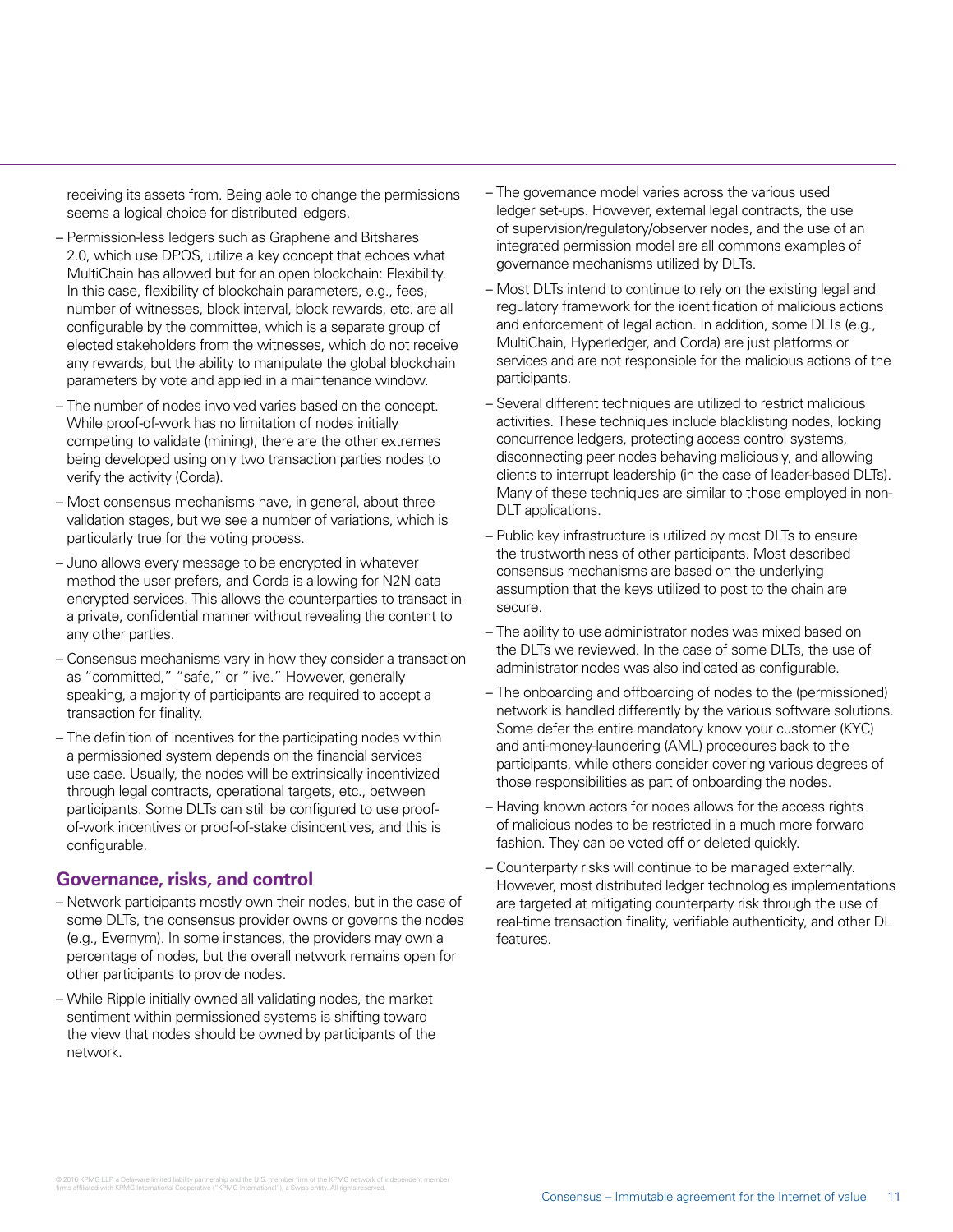### Key observations

#### **Performance**

- Throughput, latency, and number of nodes are the general measures for DLT scalability and performance. High throughput of transactions is only necessary for certain capital market operations. Many blockchain use cases can tolerate latency in transactions.
- Since the bitcoin implementation, DLTs have made significant progress on the performance front. Most DLTs now have the ability to provide transaction finality from milliseconds to seconds and volume ranging from 500 to 5,000 final transactions per second. Furthermore, transaction speed on individual ledgers (not distributed consensus) can be as high as 100,000 per second in the case of some DLTs (e.g., distributed concurrence).
- Most DLTs do not enforce a limit on the volume of data or the number of fields. However, some implementations are limited by the size of the payload or the metadata. Performance (primarily latency and throughput) of many DLTs were identified as being impacted negatively with increasing scale as more nodes are added to the network. However, a good percentage of DLTs that we reviewed have indicated that scale has no impact on the performance of the system.
- Scalability is important for financial services operations that depend on the high volume of transactions throughput. Most distributed ledger systems to be built follow industry-specific design rules to meet scalability and speed, as well as privacy of data.

#### **Security**

- The security aspects of the consensus mechanisms are in its early stages and is evolving. There is diversity among the security features across vendors, which is driven by their base architecture and used consensus mechanisms. In most cases, the security testing is in progressing but does not yet allow for security fortifications. Based on the responses, the focus on audit standpoint seems to have taken a back seat to consensus mechanisms, security, and other components. The current approach is to build a fully functional model and then tweak the product based on issues and roadblocks.
- Various risks and vulnerabilities with regard to attacks continue to remain. Most DLTs are actively identifying these risks and vulnerabilities and enhancing the technology to address them.
- Not all DLT providers have thought about extensive security testing and certification for their ledger solutions as implementation in a heavy regulated environment would require. However, we noted instances where customers have already started requesting for security testing and audits.
- Loss of private keys continues to remain as one of the key risk for distributed ledger solutions. Many mitigation measures are considered, such as the ability to reset/re-issue keys, on-disk

encryption of keys, multisigning, blacklisting keys upon breach, etc. Services that provide private key management should have a place in the future.

- "Double spending" is a well-recognized risk, and most providers have designed mechanisms with varying degree of sophistication in place that inherently minimize or prevent this risk.
- Many ledger solutions have extensive system security documentation in place, with others looking to add in the future.

#### **Cryptography/Strength of Algorithm**

- Some DLTs such as Juno allow every message to be encrypted in whatever method the user prefers and CORDA is allowing for N2N data encrypted services. This allows the counterparties to transact in a private, confidential manner without revealing the content to any other parties. Other DLTs such as chain not only encrypts the metadata but also uses zero knowledge proofs to cryptographically conceal the assets and amounts in transaction. These come with known scaling trade-offs which are attempting to be addressed throughout the industry.
- Consensus mechanisms vary in how they consider a transaction as "committed," "safe," or "live." But generally speaking, a majority of participants are required to accept a transaction for finality.
- The definition of incentives for the participating nodes within a permissioned system depends on the use case within financial services. Usually the nodes will be extrinsically incentivized through legal contracts, operational targets, etc., between participants. Some DLTs can still be configured to use proofof-work incentives or proof-of-stake disincentives, and this is configurable.
- DLTs and their providers offer key generation code and libraries that can be utilized to generate public and private keys. Keys can be generated when the node is being set up. Private keys can be stored locally and do not need to be exchanged with nodes, similar to most modern-day public key infrastructure implementations. In many of the cases observed, keys are generated and stored on existing hardware security module (HSM) infrastructure in order to maintain the appropriate control.
- DLTs predominantly utilize multiple-error monitoring through measuring fault rations, message handling, etc. Some DLTs specifically provide for error tracing and monitoring capabilities on-demand, while others have a change feed mechanism, where all nodes will hear about the behavior of other nodes.
- Many of the consensus methodologies implemented and designed that are derivatives of PBFT have allowed for many of the settings to be changed in order to work better for certain use cases.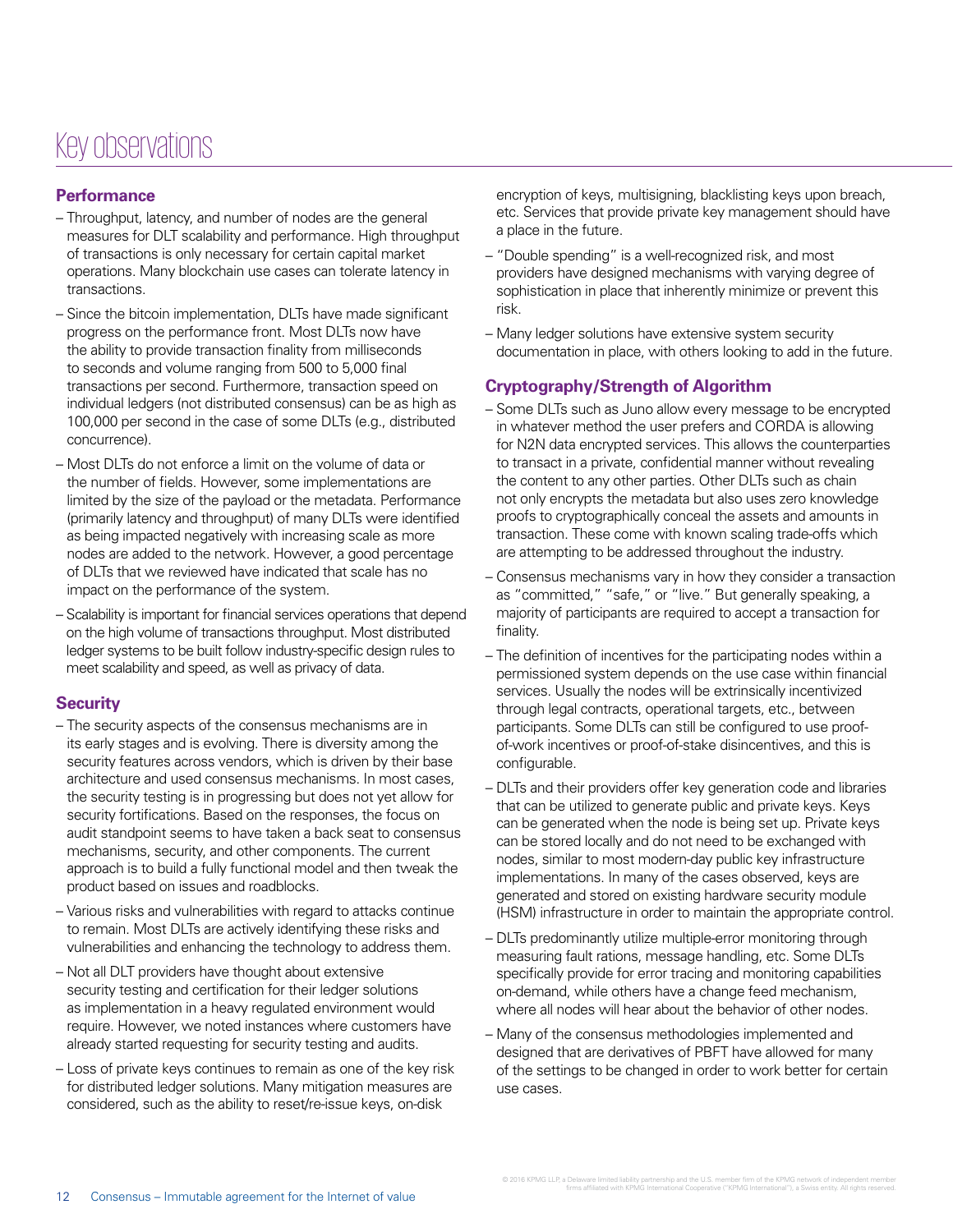#### **Tokenization**

- Across the various consensus mechanisms, there are various degrees of self-enforcing rules to ensure incentives that make nodes behave honestly and cooperatively. In the absence of those incentives, the creators went down the Ripple/ Stellar route or rely on reputation. Most DLTs are focused on providing a technology layer across various assets. Some DLTs utilize native crypto currency (e.g., Ether for Casper and XRPs for Ripple), while various others do not utilize native crypto currencies but can still provide the ability to tokenize different assets. Chain uses a master transmission node to speed up processing.
- Digital signatures (or equivalents) are used by almost all DLTs to sign transactions. We therefore conclude that this is one of the key parameters of DLTs that will help with its adoption.

#### **Privacy**

- DLTs are taking various measures to ensure privacy. These include:
	- Not including customer data on the distributed ledger
	- Pseudonymous addresses
	- Encryption and permissioning models
- Zero knowledge proofs
- Ring signatures.
- Almost all distributed ledger technologies require the use of verifiable authenticity through digital signatures, etc.
- Nodes generally have a certain degree of transparency of all other transactions, except in the case of N2N DLTs.

#### **Implementation approach**

- Implementation costs and time lines are mostly dependent on the specific use case, although the overall actual cost to license and deploy technology appears to be manageable. However, the actual total implementation cost of a distributed ledger solution for an entire asset class in the market is hard to judge.
- Various use cases include over-the-counter derivatives on fixedincome clearing corporation (FICC) asset classes and collateralized digital cash, international payments, crypto currency, loyalty points, and smart contracts usage for International Swaps and Derivative Association derivatives swaps.

**Figure 7** below illustrates various examples for use cases being tested and partially implemented currently.



#### **Figure 7: Use cases currently being tested and implemented**

© 2016 KPMG LLP, a Delaware limited liability partnership and the U.S. member firm of the KPMG network of independent member<br>firms affiliated with KPMG International Cooperative ("KPMG International"), a Swiss entity. All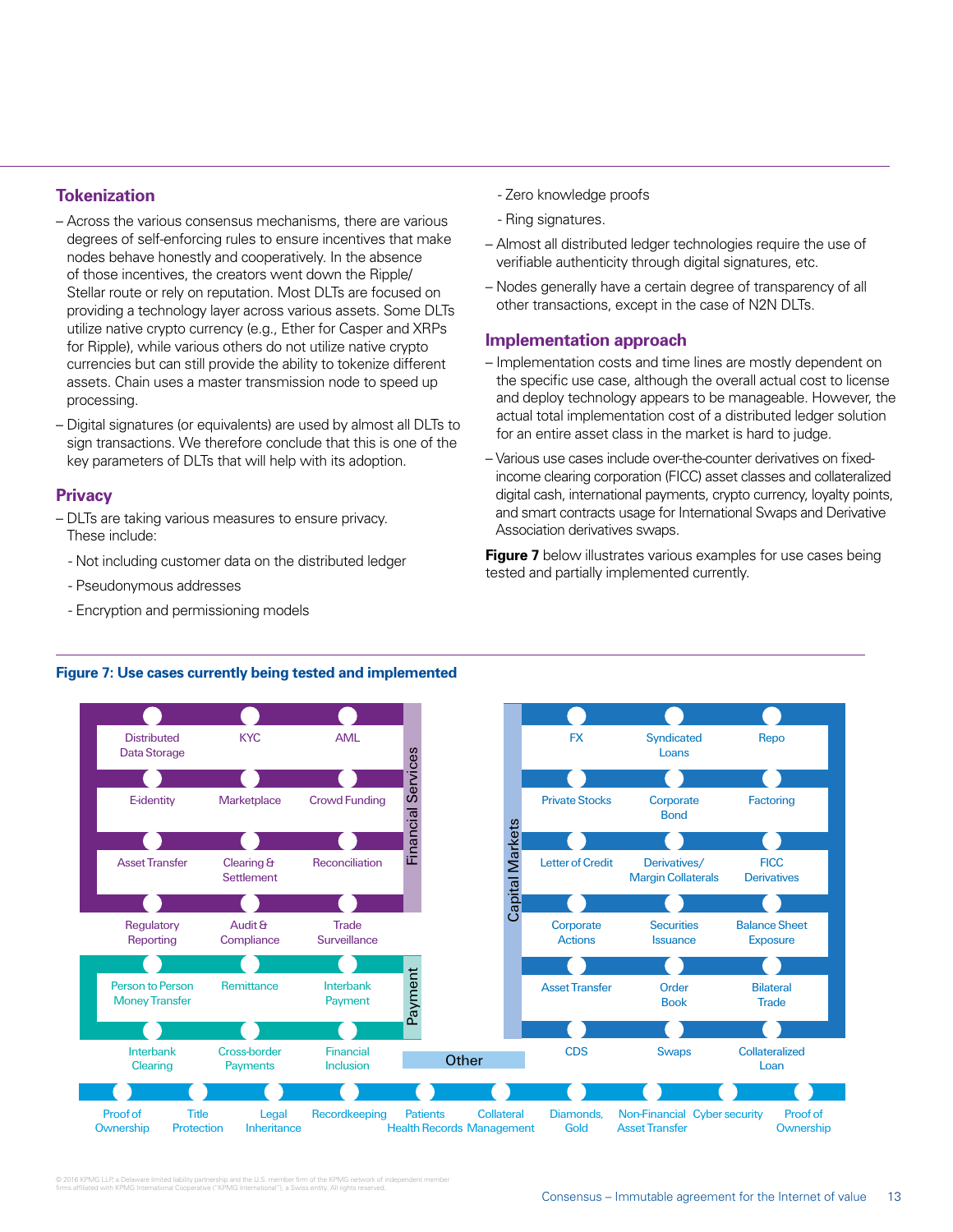## Is blockchain right for your organization?

Many financial institutions are working to take advantage of distributed consensus mechanisms, but there are many challenges. Regulations are heavy, cost is an issue, and the financial services industry as a whole is transforming quickly. Before making a big investment, institutions should consider some key questions:

- **Scope:** Which factors need to be considered?
- **Counterparties:** Which entities create and post transactions?
- **Process:** How is the process done today versus a DCL application? How is agreement/consensus reached on the business level/ data level? Who is allowed to validate transactions?
- **Data:** Which data needs to be shared with whom and when? What kind of assets will be transferred? Where should the data be stored? Does it need to be authenticated and notarized?
- **Technology:** What does the underlying existing technology landscape look like and in which way would it be impacted? What is the underlying technology cost?
- **People:** Which skills and organizational changes would be needed?
- **Regulatory:** Does that solution help to address my regulatory requirements in a more efficient way?
- **Industry:** Is there an industry-driven event requiring a refocus on current operations, to do things faster, with more trust.
- **Business case:** What is the overall business case, including the consideration of implementation cost? What is the return on investment? Is there sufficient scale effect?
- **Performance/security:** Can the solution scale to my needs? Are my security requirements met?
- Does the transaction record need to trigger further events (smart contract)?

#### **Approach:**

- What is the simplest way to solve for the problems in focus?
- Is a distributed ledger technology the right solution for the issue you are trying to solve for? Do you even need a blockchain, and if so, for which asset class and at which part of the life cycle?
- What are the specific issues you are trying to solve for?
- What are the design assumptions and goals for using distributed ledger technologies?
- Do you need immutability for your use case?
- Does the current business situation involve third parties?
- Are they known and trusted?
- Is there a central authority in place?
- Would the use case require a governance control framework?
- How do you agree with the immutable record of transactions (consensus)?

#### **Implementation:**

- How do you get started and how do you roll it out beyond the proof of concept?
- What is the right fit or technical tool kit to be used depending on requirements re scalability, security, performance, etc.?
- Private or public blockchain or off blockchain solution?
- Do you need more than one blockchain?
- What is your work flow?
- Where do you need which consensus mechanism? (Or none at all?)
- Which requirements does the consensus mechanism need to fulfill? (Our questionnaire in Appendix 3 may be helpful.)
- What are the various scenarios to be tested in an agile approach?
- How do you engage with regulators?

These steps may be hard to take successfully, given rigorous regulatory frameworks, tight investment budgets, and the fact that most companies already have highly complex technology landscapes. Just as importantly, most of the current distributed consensus ledger technologies are still works in progress. They can't simply be plugged in to provide solutions.

Any distributed ledger technology has to be both functional and acceptable to regulators. It has to be able to grow with changing needs and technologies—it has to be "future proof." Given IT departments' wariness about further increasing cost and technology, any new addition has to be more cost-efficient than the existing system.

For now, it's not possible to say that one consensus mechanism is clearly superior. One mechanism may be better for one use case, and another mechanism better for another use case. Companies will have to run case-by-case analyses, and these analyses will have to take into account that new mechanisms are still emerging.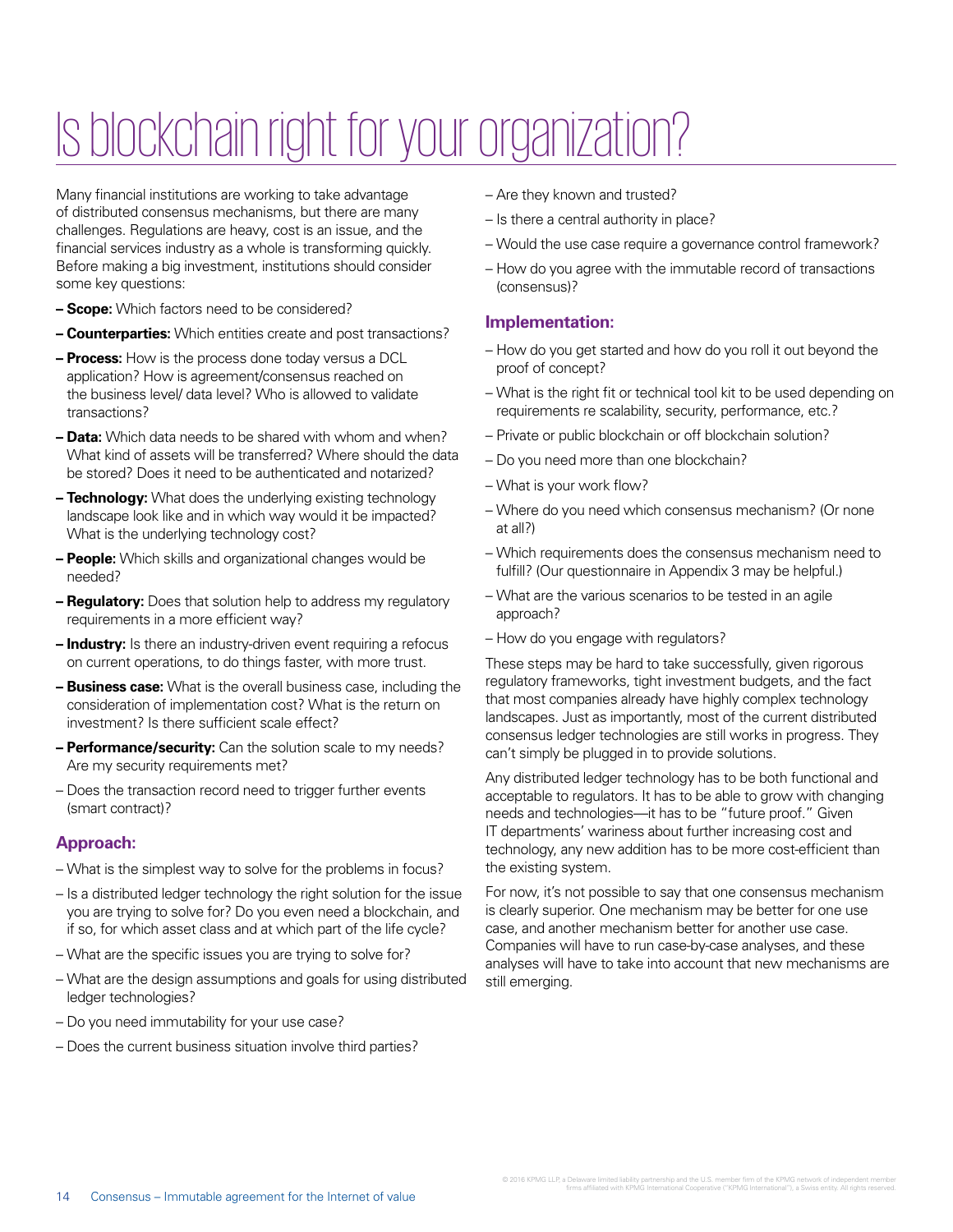## Maneuvering the road ahead

**It's important to focus on which consensus mechanisms are most relevant for individual companies, i.e., which can create real and scalable solutions that are also acceptable to regulators.** 

#### **DLTs and their underlying consensus mechanisms are already varied, and they're still changing rapidly as different use cases get mapped out. But in all this variety, some things are clear.**

The most important question, as always, is how to best satisfy counterparties who may not trust one another but still want to hold safe transactions without a third party's involvement. Who are the participants or nodes, and what do they want/ need to accomplish? These counterparties may want certain privacy features. They may want to control what other nodes are permitted to read or write. In some cases, the counterparties will want symmetry of information for all the nodes involved in a transaction, or they may want to determine different levels of information for different kinds of nodes.

It's important to focus on which consensus mechanisms are most relevant for individual companies, i.e., which can create real and scalable solutions that are also acceptable to regulators. For that, the question is less whether proof-of-work distributed ledgers or permissioned ones are better. It's more about whether or not, or when, consensus is needed for a particular use case. Transaction validation and nonfunctional requirements, such as performance and capacity, also play a key role in this decision-making process.

That means asking when distributed ledgers are really called for. The technology eliminates the need for a middleman, but in many cases, the cost is reduced confidentiality and privacy.

So, for many capital markets operations, when confidentiality and privacy is of the utmost importance, blockchains won't meet certain requirements. Closed systems, where only the involved counterparties interact, will remain the preferred option.

While the majority of financial services use cases prefer permissioned distributed ledger systems to open public systems for reasons mentioned throughout this paper, we see that very few examples of public blockchains are being tested, the Sydney Stock Exchange is the most recent announcement. It is not clear what the future may hold for open public systems in financial services as technical capabilities evolve to meet the strict industry requirements.

Most of the consensus models to date are based on theories from different industries and academia outside of what they are being applied to know and are having trouble scaling for financial services transactions which require hundreds of thousands transactions per second. One of the main problems involved is network stability. It's essential for the network to be running without stoppage even for a second. We expect performance and latency of distributed ledger technologies to continually improve, but there may eventually be structural limitations with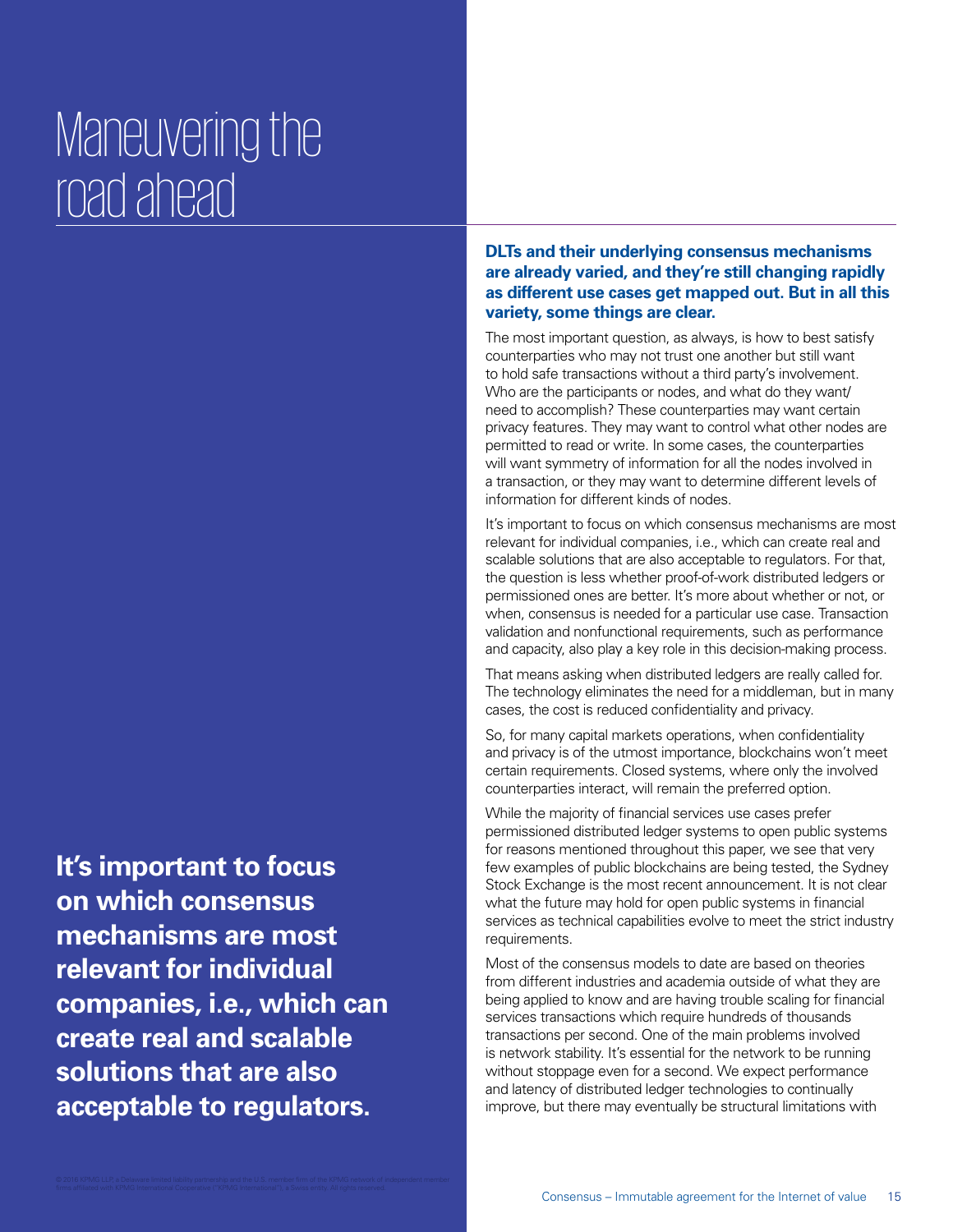### Maneuvering the road

blockchain and distributed ledger technologies which might limit their adoption to use cases where there isn't a focus on very low latency and very high transaction volume.

Getting consensus right is really hard in a production setting, as most of the theory is academic in nature, and the real world has a way of proving theory wrong, particularly when it comes to complex systems like capital markets. It is still the early days.

Most distributed ledger technology is being used by banks for cost-cutting purposes to automate and streamline back-office operations. What is built on top of the blockchain in the application layer is what will be revenue generating.

There are always trade-offs when using one technology over another and for centralizing versing decentralizing ledgers. Privacy and confidentiality come at the expense of transparency and, with that, a different set of requirements which a blockchain may not be necessary for. Today's financial services industry, in particular capital markets, has been built on various standards over the years. Yet, although we are seeing consortiums being formed and regulators showing interest, the increasing proliferation of blockchain and DLTs has not shown true signs of standardization, which may become key for adoption and regulatory acceptance.

Data storage is another source of debate. Should every node on a blockchain store every record? In a decent-sized blockchain that requires nodes to store a lot of data about transactions in which they have no involvement. Is that a waste of effort and space? Will it be problematic to reconcile the different nodes and ensure consistency? What percent of data will be stored on the blockchain? What will be just hashed and stored locally? How data is being stored on and replicated to the blockchain is a key design feature.

Regulators, consortiums, and industry groups may end up having to dictate what kind of shared "write" databases are needed, based on protocols and standards.

If data storage isn't replicated in all the nodes on the ledger, only to certain nodes and to as little as N2N, then the system becomes more centralized and loses transparency, though it gains confidentiality and privacy. However, if data and transactions aren't distributed and consensus isn't always needed, then the question arises if a blockchain has any advantages over the status quo.

However, there are plenty of cases when consensus models and distributed ledgers, including blockchains, have fundamental advantages:

- When all parties need to know what data was transmitted to whom
- When the relevant parties need to view that information and can open the data to its own market
- When there is a clear and visible value chain that can be permissioned/securitized/quantified in risk/quantified in planning/factoring, as a state machine determines but can be permissioned to interested parties and ordinated (a node that has a business process to complete along that chain in a predetermined order)
- When immutable, interorganizational audit trails are needed
- When multiple parties need to directly write to a database without needing to trust each other and without the need for a middleman.

When is consensus needed? When should systems be centralized, and when should they be distributed? The debate is ongoing, but as we've demonstrated, there are valid reasons to use both systems, depending on the individual case's needs and the implementation possibilities.

And, it's clear the companies surveyed for this report agree. They're taking different approaches depending on their sectors and needs. But, in all cases, they're focusing closely on security, privacy, performance, and risk management.

Meanwhile, there are obvious signs that the excitement over the potential of distributed ledger technology is spreading outside of the financial sector and into the wider economy, where new business models based on blockchains are being developed. The excitement and buzz over blockchains and DLTs will pave the way for some fundamental transformation of certain otherwise inefficient processes within capital markets and financial services. Some of this transformation will extend beyond just the use of blockchain/DLTs but will be bucketed under the same umbrella.

In the end, the ability to operate in different sectors may be ultimately decided by determining which consensus mechanisms, blockchains or not, end up surviving and thriving.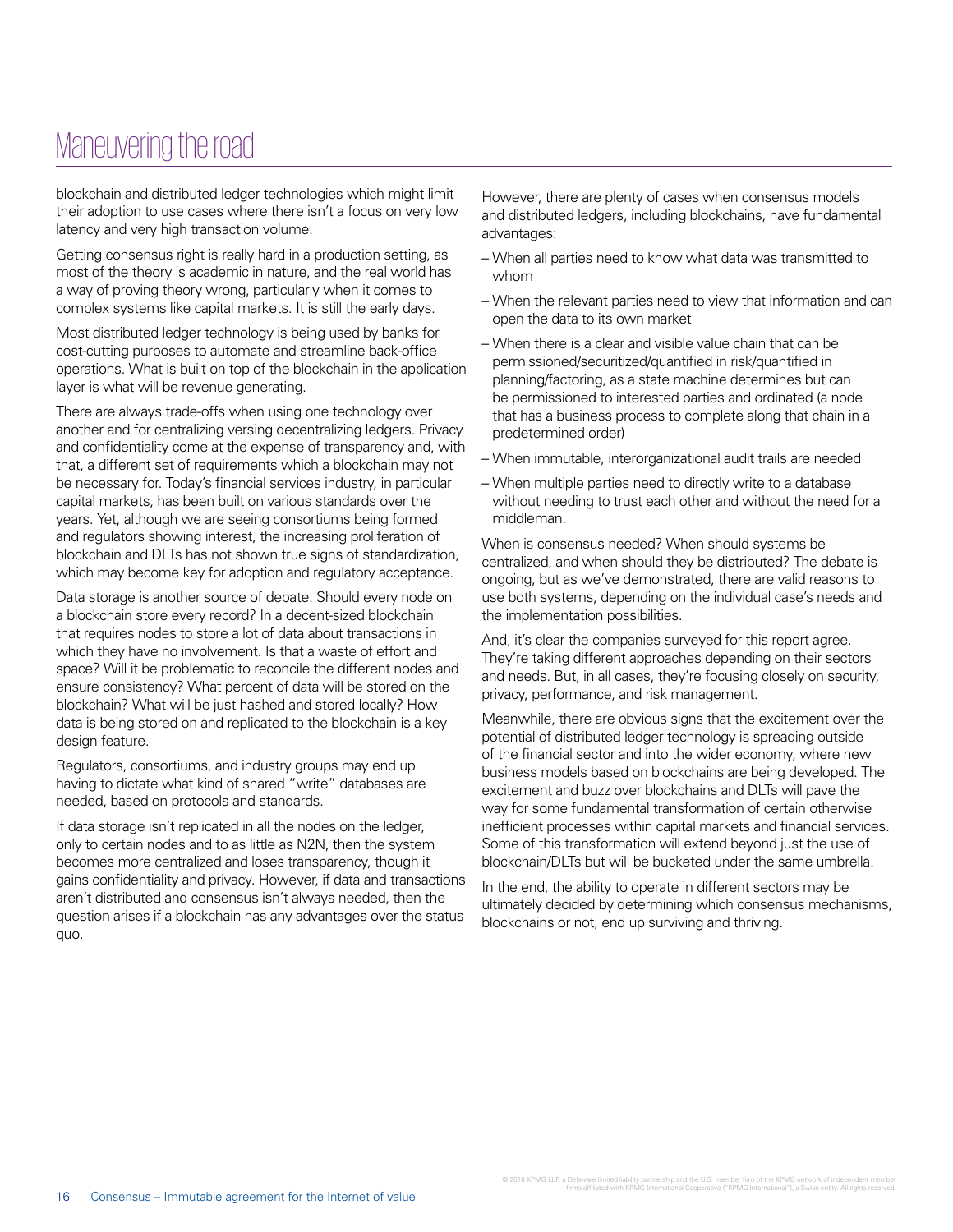## Appendix 1 **Key terminology**

The process of proving the counterparty identities and the existence of assets via private/public keys.

#### **Blockchain:**

A distributed database that maintains a continuously growing list of transaction records with various protections against tampering and revision

#### **Consensus mechanism**

A method to authenticate and validate a set of values or a transaction without the need to trust or rely on a centralized authority; can be constructed on and off a blockchain; a variety of approaches exist

#### **Cryptography**

The process of enforcing the authentication and cryptographic validation of transaction integrity via quorum structures and confirmation via code without the need to trust or rely on a centralized authority

#### **Cryptographic signature**

A method to mathematically validate the owner of a piece of data beyond any doubt if the user has kept the private key to sign the transaction safe

#### **Delegated proof-of-stake**

Delegated proof-of-stake stakeholders elect "witnesses," responsible for ordering and committing transactions, and "delegates," responsible for coordinating software updates and parameter changes.

#### **Distributed ledger**

A digital record of ownership that differs from traditional database technology, since there is no central administrator or central data storage; instead, the ledger is replicated among many different nodes in a peer-to-peer network virtual private network, and each transaction is uniquely signed with a private key

#### **Fault Tolerance**

The property that enables a system to continue operating properly even if some of its components fail

#### **Federated consensus**

A way to achieve Byzantine agreement (consensus), in which nodes can share another node and reach consensus without directly knowing all other nodes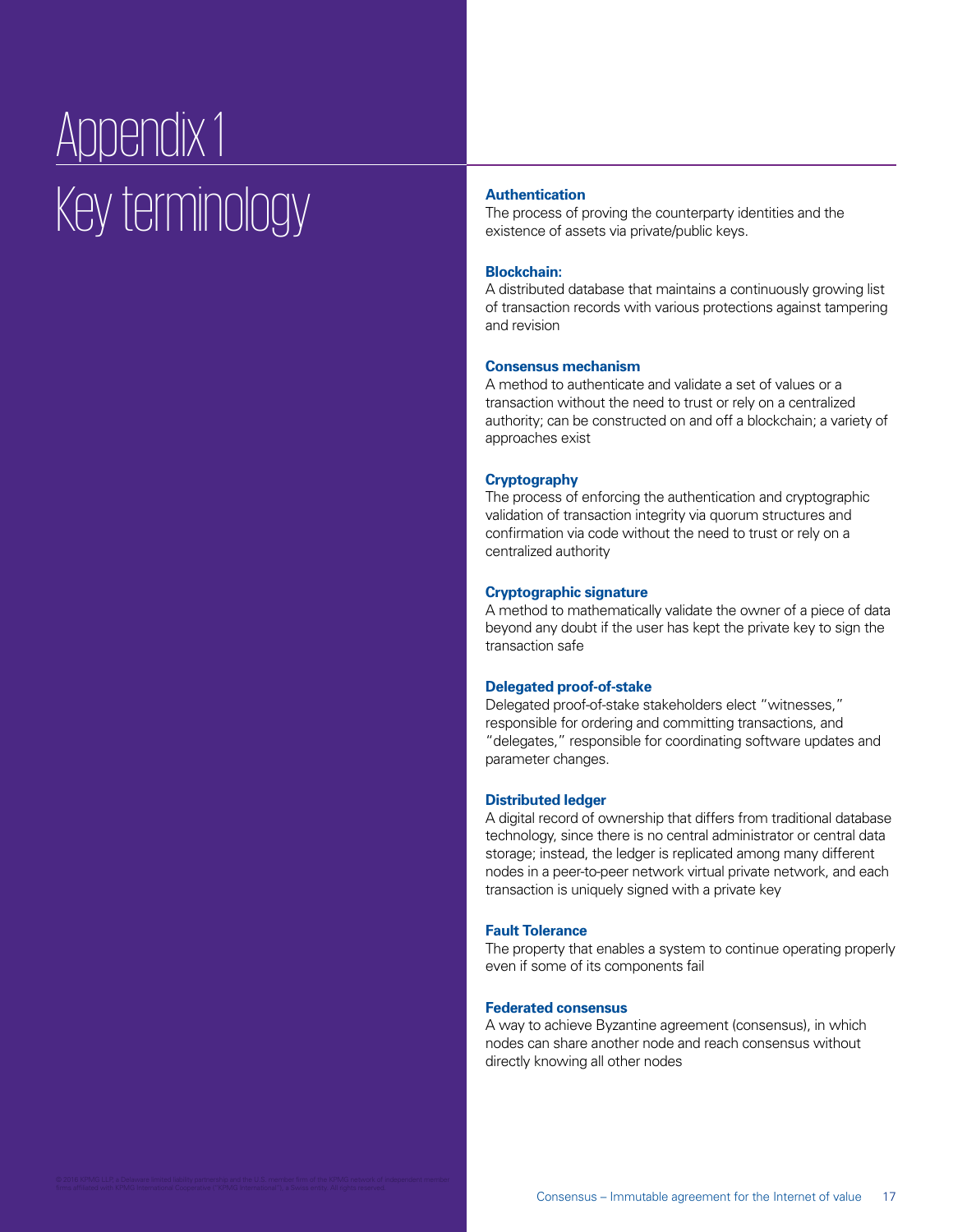### Appendix 1: Key terminology

#### **Governance**

The establishment of a decentralized control—no central authority command whose approval is required for reaching consensus; some types of consensus mechanism use an elected leader who leads the validation and maintains the data which is been shared among the nodes. The governance aspect also includes the onboarding and offboarding of nodes within a permissioned network.

#### **Hash functions**

An application programming interface creates, through a process called hashing, a unique key or digital fingerprint for each file

#### **Hierarchical deterministic keys**

A deterministic wallet is a system of deriving keys from a single starting point known as a seed. The seed allows a user to easily backup and restore a wallet without needing any other information and can, in some cases, allow the creation of public addresses without the knowledge of the private key

#### **Interledger protocol**

Connects legacy ledgers of the past with the distributed ledgers of the future

#### **Leader-based consensus**

A type of consensus in which a leader is elected and stays in control until a vote decides on a new leader. In this model, it is the leader who validates transactions and sends data to the other nodes

#### **Liveness**

Refers to the transmission of data that is happening now and not a replay of a recording of data sent previously. Liveness is introduced into secure transmissions by mixing in a number that cannot be duplicated again. A node enjoys liveness if it can externalize new values without the participation of any failed nodes. Some nodes may fail, and as long as a majority of nodes are available, the network is still able to operate, can deal with latency (one or two slow servers will not impact overall consensus response times), and impact on the network bandwidth of ever-larger ledgers being distributed also has to be considered.

#### **Merkle tree multi-signature**

An authentication function that allows a group of users to sign a single document with more than one private key.

#### **Node**

Members or systems of a consensus network; a server that holds a replicated copy of the ledger; can have varying roles: to issue, verify, receive, inform, etc. For all intents and purposes, a node can be a VM instance

#### **Node-to-Node (N2N)**

A mechanism in which only two nodes involved in a transaction take part; in effect, it eschews traditional consensus mechanism

#### **Nonce number**

A unique identifier used to get into a network just once

#### **Permissioned**

A private network in which users set rules about access, the consensus mechanism, governance, participation etc.

#### **Practical Byzantine fault tolerance (PBFT)**

A characteristic of a distributed computing system allowing for a certain amount of failures yet allows that system to continue operating and reach agreement. The traditional Byzantine consensus protocols today play a role in proof-of-concept settings where all nodes are known to each other (permissioned system, and authenticated and trusted validators within the network are chosen at random but always at a majority, which is resilient to Byzantine imposters and Sybil attacks.

#### **Public blockchain**

A network in which anyone can participate by reading data, submitting transactions, and participating in the validation process

#### **Public key:**

the public address where other wallets send transaction values

#### **Private key**

An encryption key uniquely linked to the owner and known only to the parties exchanged in a transaction; it is secretly held in a digital wallet.

#### **Privacy:**

Ensuring that only the receiver intended can read the message. The field of computing cryptography addresses many security and privacy issues of distributed consensus through the use of mathematical formulas for specific secure communication requirements within the context of any application-to-application communications

#### **Proprietary consensus mechanism:**

A consensus model that is unique in nature and may or may not be based off of any existing consensus algorithms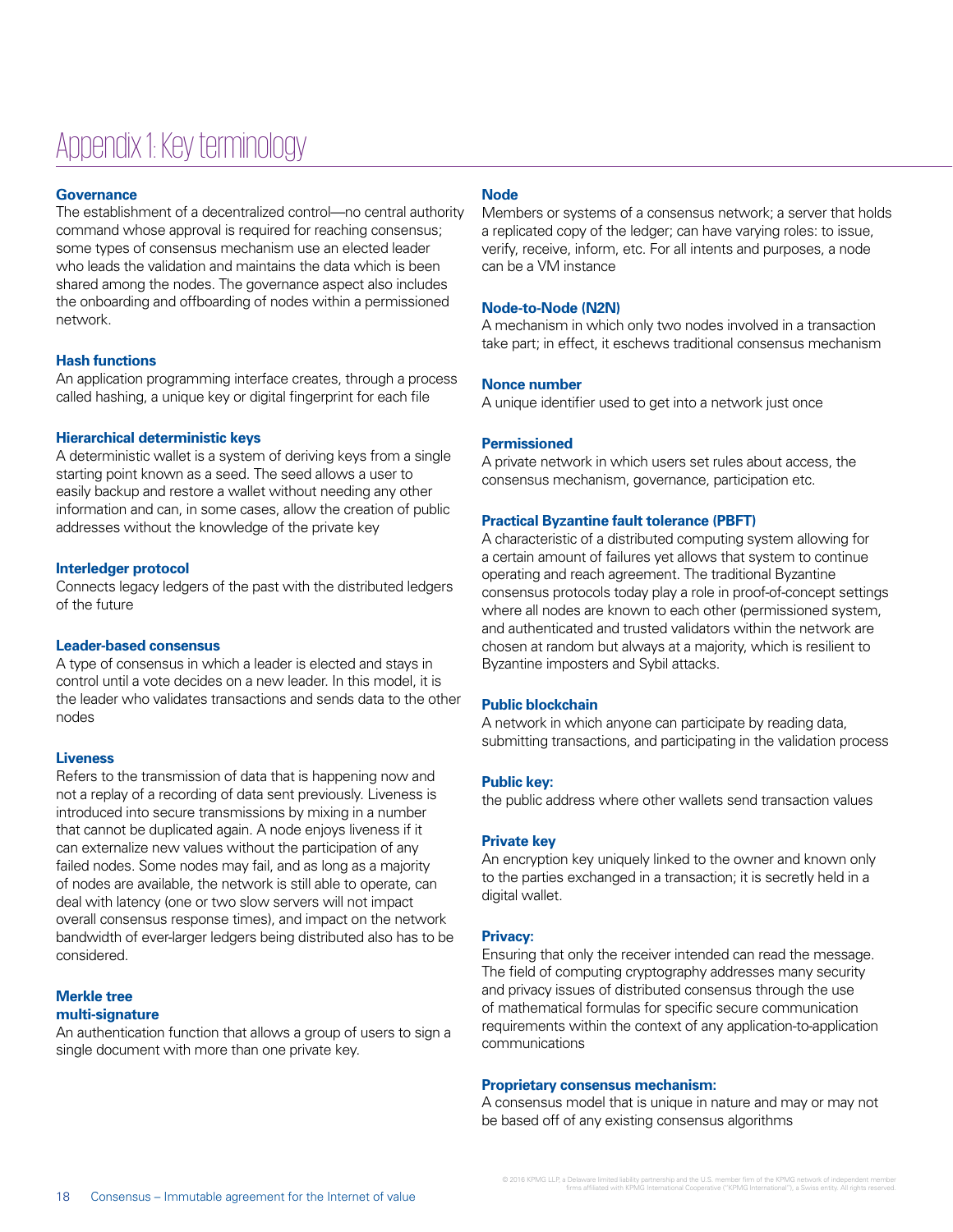#### **Quorum structures**

The styles and stages used by nodes in a network to exchange messages asserting statements (can technically be differentiated by factors such as (nodes) leader election, types of leaders, the method of validating transactions, fault tolerance levels, utilization of tokens, strictness of algorithm, liveness guarantees, and permissions management)

#### **Remote procedure call**

a protocol that one program can use to request a service from a program located in another computer in a network without having to understand network details, also sometimes known as a function call or a subroutine call

#### **Round-robin**

A consensus mechanism in which nodes take turns at being the leader.

#### **Scalability**

The capability to cope and perform an increasing throughput and maintain or even increase its level of performance or efficiency when tested by larger operational demands. Latency is the delay in transaction processing

#### **Security**

Distributed ledger security is the process for protecting and safeguarding business and personal data, as well as transaction information. The validation of the results should be correct under non-Byzantine failures; also includes integrity (an assurance to the receiving node that a message received has not been altered in any way) and nonrepudiation (a mechanism to prove that the sending node really sent this message). Security can include digital signatures as a feature

#### **Sidechain**

The transfer of assets from one mechanism to a separate "pegged" mechanism; special-purpose ledger

#### **Throughput**

A measure of how many transactions can be processed in a given amount of time

#### **Tokenization:**

The process of replacing sensitive data with unique identification symbols that retain all essential information about the data without compromising its security

#### **UTXO:**

An unspent transaction model, in which assets are passed directly from one transaction's outputs to the next one's inputs and each output can only be spent once.

## appendix 2: Appendix 2: **Consensus** mechanism evaluation questionnaire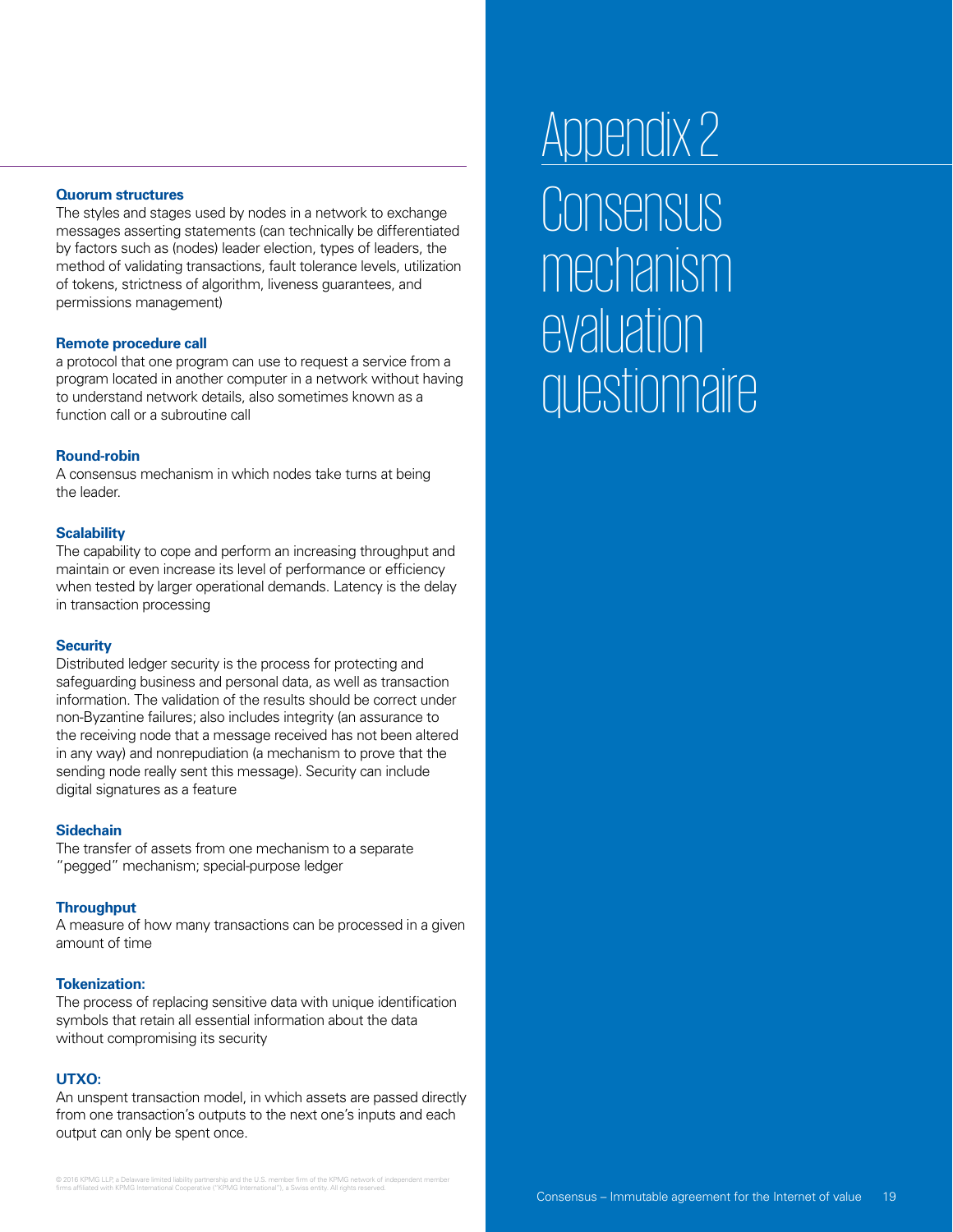### Appendix 2: Consensus mechanism evaluation questionnaire

| <b>Framework category</b>                                                         | <b>Questionnaire</b>                                                                                                               |
|-----------------------------------------------------------------------------------|------------------------------------------------------------------------------------------------------------------------------------|
| $\boldsymbol{\times}$<br><b>Overall</b><br><b>Consensus</b><br><b>Methodology</b> | What is the underlying methodology used by the consensus mechanism?                                                                |
|                                                                                   | How many nodes are needed to validate a transaction? (percentage versus<br>number)                                                 |
|                                                                                   | Do all nodes need to be online for a system to function?                                                                           |
|                                                                                   | Does the algorithm have the underlying assumption that the participants in the<br>network are known ahead of time?                 |
|                                                                                   | Who has ownership of the nodes (e.g., consensus provider or participants of<br>network)?                                           |
|                                                                                   | What are the different stages involved within the consensus mechanism?                                                             |
|                                                                                   | If applicable, what conditions are needed to be met to enter and exit each stage of<br>the consensus mechanism?                    |
|                                                                                   | If applicable, what is the voting process after the "propose" stage?                                                               |
|                                                                                   | When is a transaction considered "safe" or "live"?                                                                                 |
|                                                                                   | Are there multiple rounds of vetting to decide which set of transactions are going<br>to make it into the next round of consensus? |
|                                                                                   | How much time does a node need to reach a decision?                                                                                |
|                                                                                   | How much time is actually needed to build the consensus until a new block is<br>added?                                             |
|                                                                                   | Does the system contain synchronous node decision-making functionality?                                                            |
|                                                                                   | What is the number of current and planned validators?                                                                              |
|                                                                                   | What is the fault tolerance? How many nodes need to be compromised before<br>everything is shut down?                              |
|                                                                                   | Is there a forking vulnerability?                                                                                                  |
|                                                                                   | How are the incentives defined within a permissioned system for the participating<br>nodes?                                        |
|                                                                                   | What process does the system follow when it receives data?                                                                         |
|                                                                                   | How is data currently stored?                                                                                                      |
|                                                                                   | How does a party take ownership of an asset?                                                                                       |

© 2016 KPMG LLP, a Delaware limited liability partnership and the U.S. member firm of the KPMG firms affiliated with KPMG International Cooperative ("KPMG International"), a Swiss entity. All rights reserved.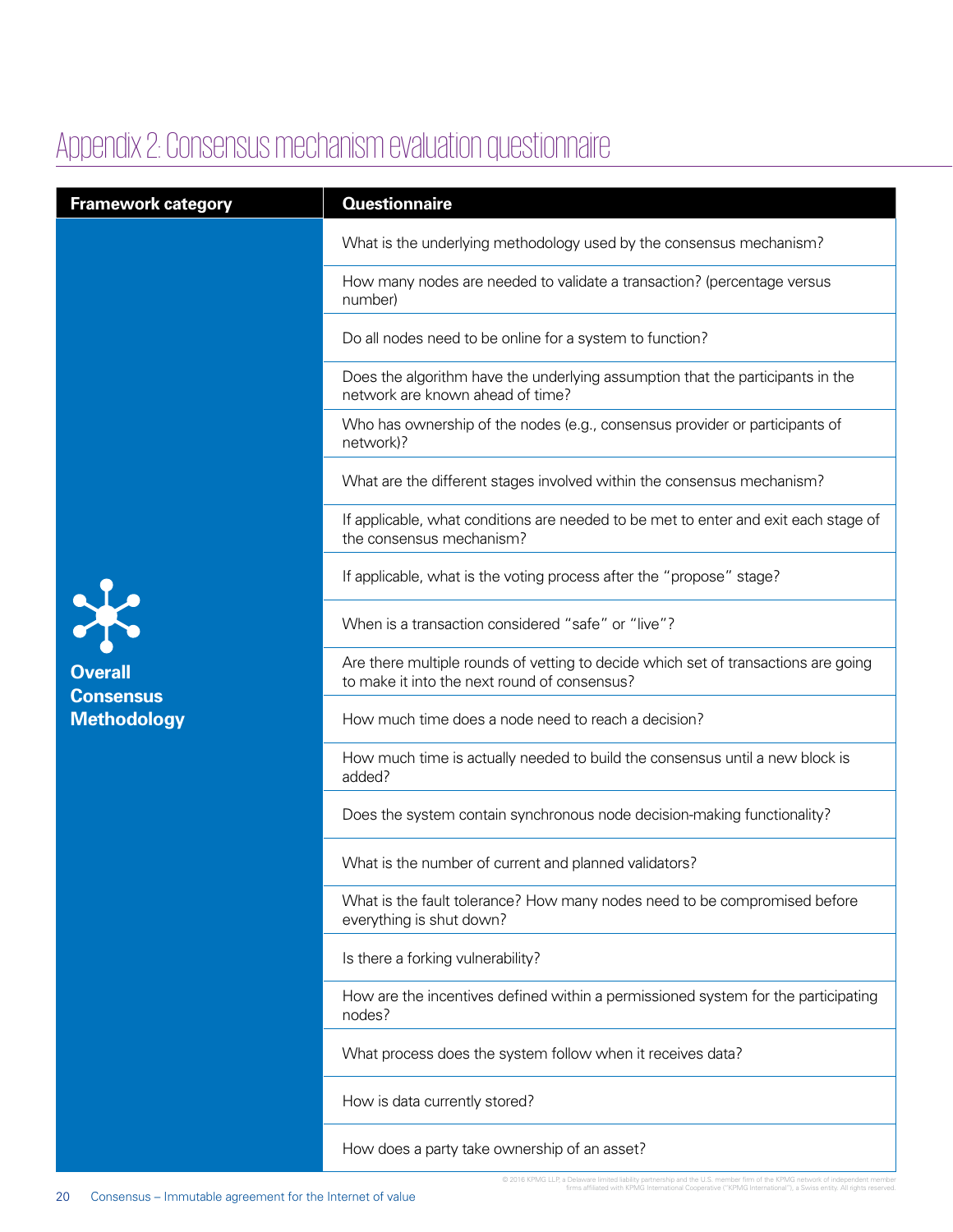| <b>Framework category</b>            | <b>Questionnaire</b>                                                                                                                                                    |
|--------------------------------------|-------------------------------------------------------------------------------------------------------------------------------------------------------------------------|
| Governance,<br>risks and<br>controls | How is governance/control enforced?                                                                                                                                     |
|                                      | Who is responsible and what are they responsible for in case of malicious actions<br>within the network? How does legal action take place?                              |
|                                      | Is there an intrinsic penalty mechanism in place for an attempted corruption of the<br>consensus?                                                                       |
|                                      | How does the consensus mechanism allow access?                                                                                                                          |
|                                      | How does the consensus mechanism restrict access concerning malicious<br>activities?                                                                                    |
|                                      | What is the permission management process? What is the process for adding or<br>deleting nodes?                                                                         |
|                                      | How does the protocol assess the trustworthiness of other participants?                                                                                                 |
|                                      | Are there separate admin/administrator privileges? Who manages them?                                                                                                    |
|                                      | Are there restriction/privacy rights defined and enforced by a node?                                                                                                    |
|                                      | Can a node or a user have only "Read" or only "Write access?" Is specific node<br>access required if performing only one functionality (e.g., back office outsourcing)? |
|                                      | What are the measures in place to reduce risk?                                                                                                                          |
|                                      | In case of permissioned systems, who manages the KYC/AML process and<br>where is the data stored?                                                                       |
|                                      | How is counterparty risk settlement risk addressed?                                                                                                                     |
|                                      |                                                                                                                                                                         |
|                                      | How long does it take for transactions to be validated and/or consensus to be<br>achieved?                                                                              |



What are some general measures of volume that the consensus mechanism can or will handle (e.g., number of trades)

What are some general measures of the value that the consensus mechanism can or will handle (e.g., value of trades, in dollars)

How do you measure scalability?

Is there a limitation on the number of fields within a transaction?

Is the speed of the system impacted if the system is made more scalable?

Does synchronization have any impact on scalability?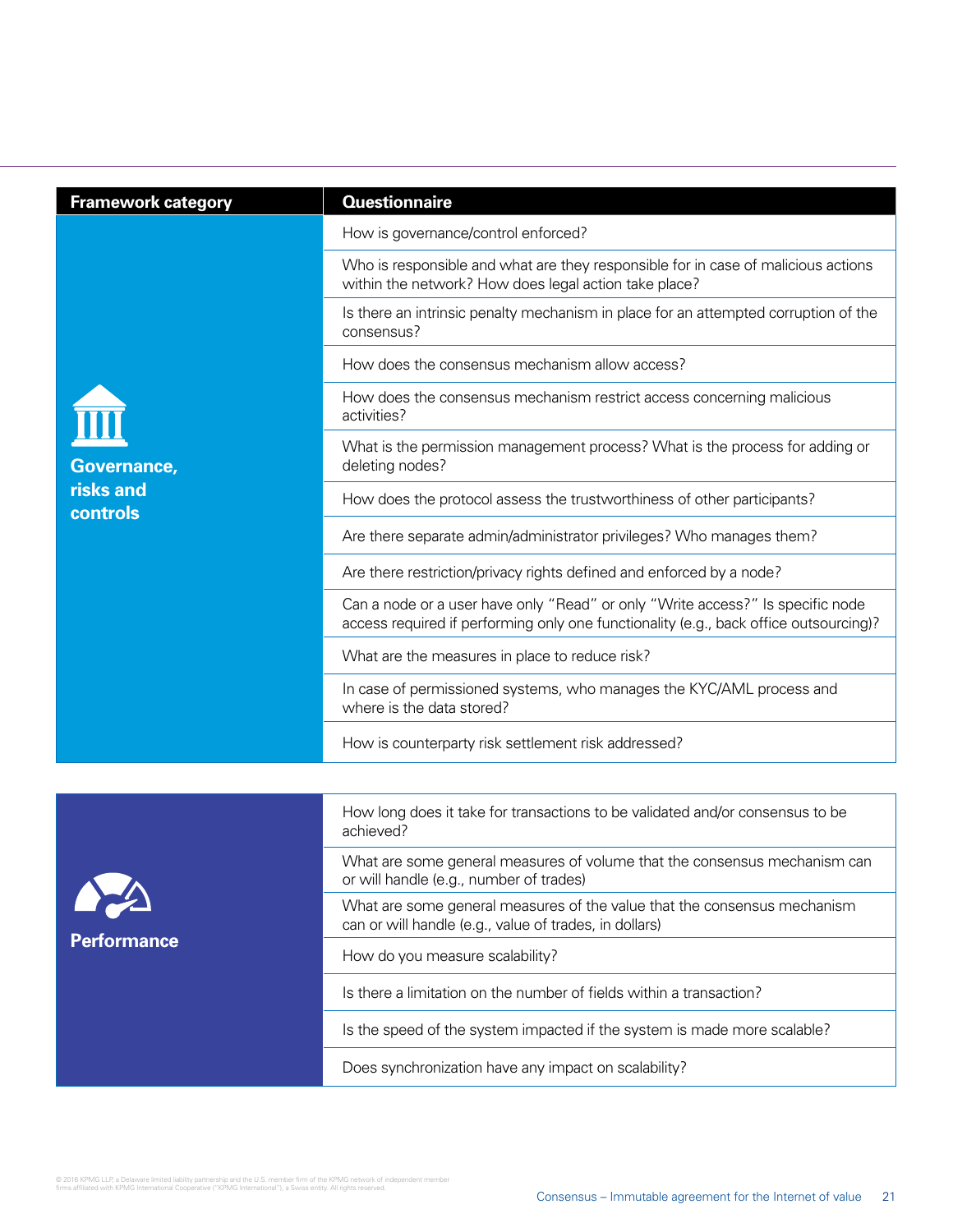### Appendix 2: Consensus mechanism evaluation questionnaire

| <b>Framework category</b>             | <b>Questionnaire</b>                                                                                                  |
|---------------------------------------|-----------------------------------------------------------------------------------------------------------------------|
| $\hat{\mathbf{y}}$<br><b>Security</b> | How is transaction activity monitored?                                                                                |
|                                       | Does the consensus mechanism utilize digital signatures?                                                              |
|                                       | How does the consensus mechanism address an assumed industry standard?                                                |
|                                       | Which risk/security issues are currently being worked on?                                                             |
|                                       | Are there any plans for getting the application/consensus mechanism certified<br>(e.g., ISO, SOC, etc.)?              |
|                                       | What are the infrastructure hosting options? (e.g., cloud, hosted in a data center,<br>$etc.$ )?                      |
|                                       | How would you describe the security testing performed to date (if any)?                                               |
|                                       | How are you planning to implement/integrate digital wallets? (including private key<br>management)?                   |
|                                       | In case of a breach, what data is at risk?                                                                            |
|                                       | How does the system prevent signature fraud (e.g., stolen keys)?                                                      |
|                                       | Does the consensus mechanism have full documentation in place?                                                        |
|                                       | How is the system expected to address general server issues?                                                          |
|                                       | How does the consensus mechanism address the risk of "double spending"?                                               |
|                                       | How does system ensure network synchronization? What is the time needed for<br>the nodes to sync up with the network? |
|                                       | Do the nodes have access to an internal clock/time mechanism to stay sufficiently<br>accurate?                        |
|                                       | Under which conditions does a lock/unlock happen? (i.e., what is the proof<br>safety?)                                |
|                                       | What is the process for disaster recovery?                                                                            |
|                                       | What is the threat model being tested? What has been defined as 'normal'? How<br>is fraud monitored?                  |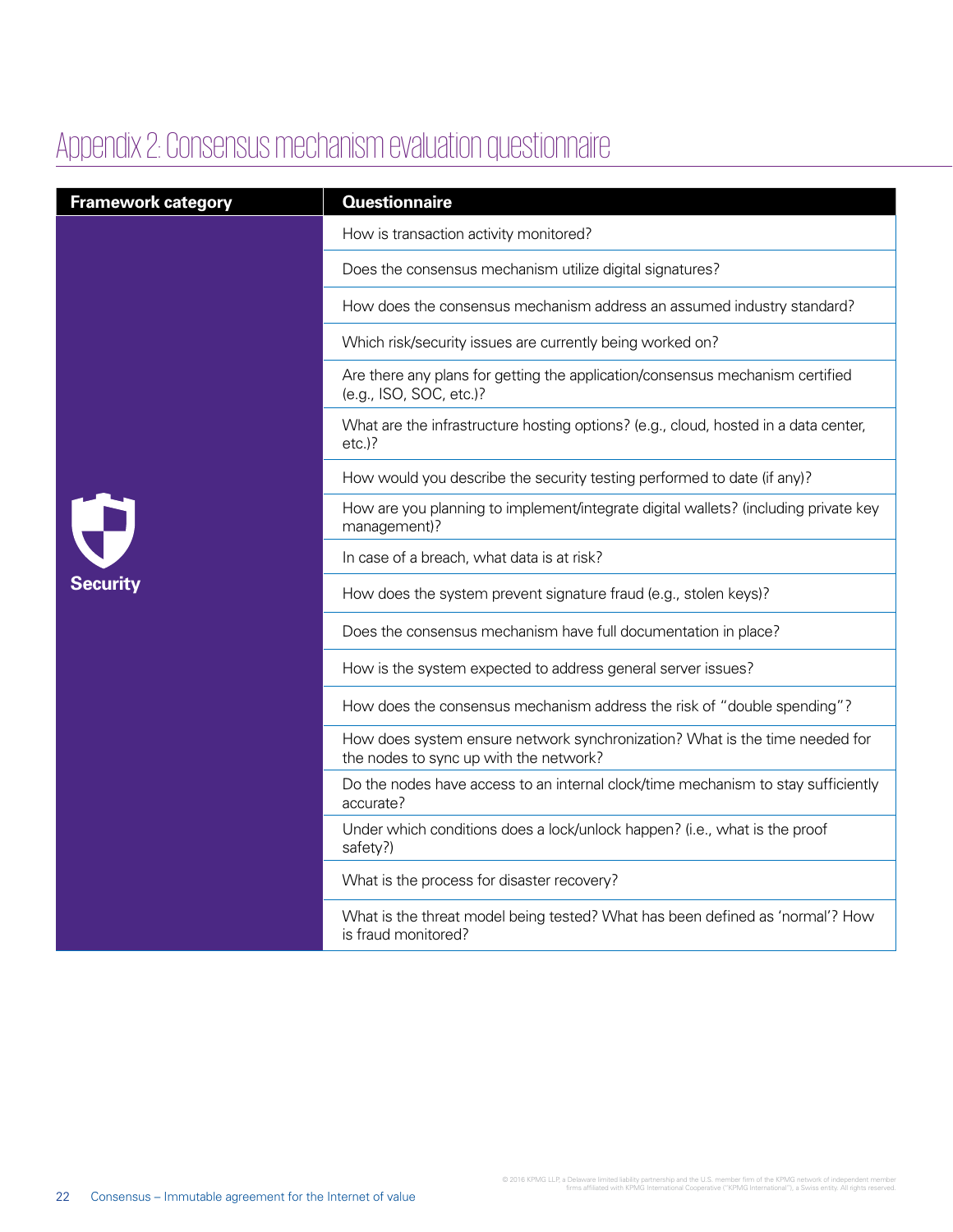| <b>Framework category</b>  | <b>Questionnaire</b>                                                                                                                                                                               |
|----------------------------|----------------------------------------------------------------------------------------------------------------------------------------------------------------------------------------------------|
| <b>S</b><br><b>Privacy</b> | How does the system ensure privacy?                                                                                                                                                                |
|                            | Does the system require verifiable authenticity of the messages delivered<br>between the nodes?                                                                                                    |
|                            | Do all nodes have visibility into all other transactions?                                                                                                                                          |
|                            | How is privacy defined and ensured between applications?                                                                                                                                           |
|                            | How does the data encryption model work?                                                                                                                                                           |
|                            | If consensus happens in a permissioned network, are random public keys issued<br>for every single transaction to increase the privacy, or does randomized CUSIP<br>translation factors take place? |
|                            | Are participants' identities hidden from one another (e.g., Blackpool)?                                                                                                                            |

|                               | How are the keys generated?                                                                                               |
|-------------------------------|---------------------------------------------------------------------------------------------------------------------------|
| 10110                         | What does the key life cycle management look like?                                                                        |
|                               | What is the library approach?                                                                                             |
| 11010                         | What is the HSM integration approach?                                                                                     |
| Cryptography/<br>strength     | Does the consensus mechanism require a leader?                                                                            |
| of algorithm                  | How strict is the consensus mechanism? (Is the system strictness hard-coded or<br>built with code flexibility?)           |
|                               | Is node behavior currently measured for errors?                                                                           |
|                               |                                                                                                                           |
|                               | How are the assets tokenized (if applicable)? How would you briefly describe the<br>tokenization concept and terminology? |
| $\leq$<br><b>Tokenization</b> | Which security mechanisms are assigned to the tokens?                                                                     |
|                               | How would you briefly described the lifecycle management process for the<br>tokens?                                       |
|                               | Does the consensus mechanism utilize transaction signing?                                                                 |

© 2016 KPMG LLP, a Delaware limited liability partnership and the U.S. member firm of the KPMG network of independent member<br>firms affiliated with KPMG International Cooperative ("KPMG International"), a Swiss entity. All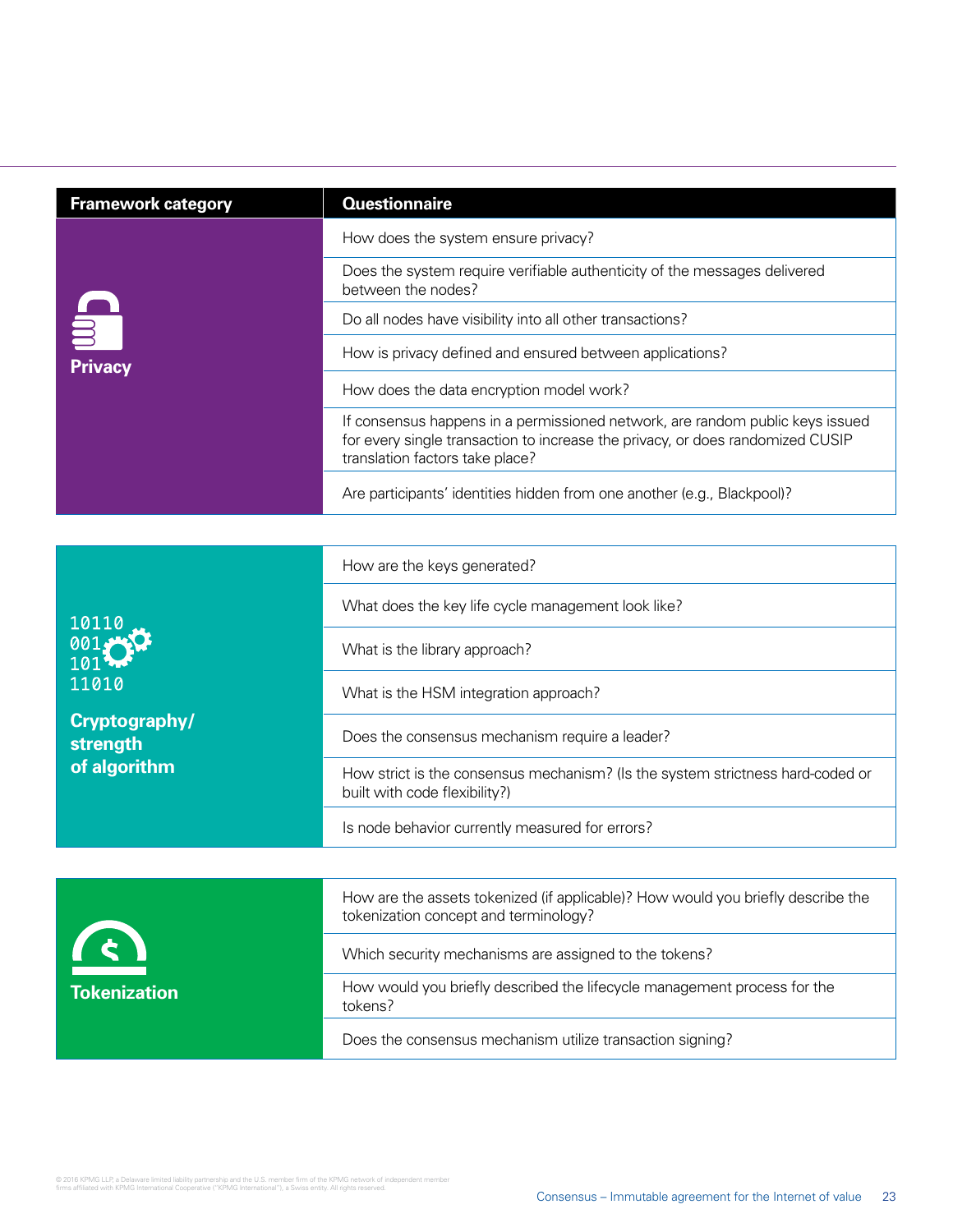### Appendix 2: Consensus mechanism evaluation questionnaire

| <b>Framework category</b>                | <b>Questionnaire</b>                                                                                                                    |
|------------------------------------------|-----------------------------------------------------------------------------------------------------------------------------------------|
| För<br><b>Implementation</b><br>approach | What are the current use cases being explored, tested, or implemented?                                                                  |
|                                          | What is the implementation cost?                                                                                                        |
|                                          | What is the time required to implement?                                                                                                 |
|                                          | Is there a reviewed business case to compare the implementation costs (including<br>cost of the solution) to the current as-is process? |
|                                          | Who are you currently working with? (e.g., venture capitalists, banks, credit card<br>companies, etc.)?                                 |
|                                          | Are participants' identities hidden from one another (e.g., Blackpool)?                                                                 |

### Appendix 3: Questionnaire response set

Please visit [kpmg.com/us/blockchain-consensus-mechanism](http://www.kpmg.com/us/blockchain-consensus-mechanism) to download the questionnaire response set.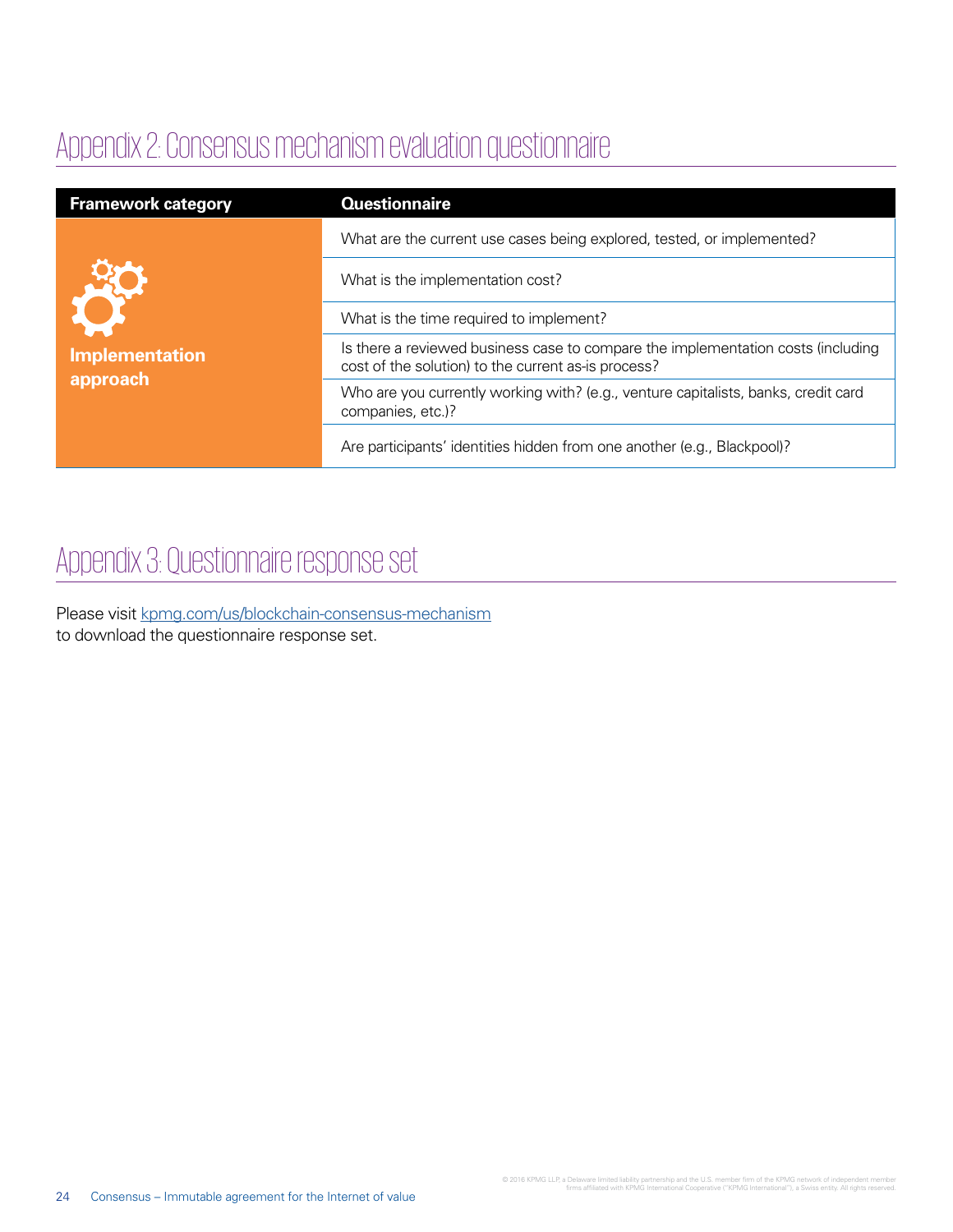## Acknowledgments

We'd like to acknowledge the contributions of numerous people in the blockchain network, many of whom reviewed and verified portions of this paper:

**KPMG**: Bob Hayward, Kiran Nagaraj, Walter Murphy, Mihai Liptak, Roshan Rao, Burak Karvan and Francis Sam Yesurathinam

**BigChainDB**: Trent McConaghy – gtrent@gmail.com

**Bitshares 2.0**: Ryan R. Fox – ryan@ryanRfox.com

**Casper:** Vlad Zamfir – vldzmfr@gmail.com

**Directed Acyclic Graphs**: Aviv Zohar – avivz@cs.huji.ac.il

**Distributed Concurrence**: Dan Conner – dan.conner@disledger.com

**Evernym**: Jason Law – jason@evernym.us Timothy Ruff – timothy@evernym.us Drummon Reed – drummond@respect.network

**Graphene**: Ryan R. Fox – ryan@ryanRfox.com

**MultiChain**: Gideon Greenspan – gideon@coinsciences.com Maya Zehavi – mayazi@gmail.com

**OpenChain**: Flavien Charlon – flavien.charlon@coinprism.com

**Ripple**: Bob Way – bob@ripple.com

**Steem**: Ryan R. Fox – ryan@ryanRfox.com

**Stellar**: Jed McCaleb – jed@stellar.org; Joyce Kim – joyce@stellar.org

**Tendermint**: Jae Kwon – jae@tendermint.com

Note: Ryan Fox does not represent Cryptonomex, Inc., Steemit, Inc., nor any other entity within the blockchain space. His responses are his own informed opinions based upon independent research.